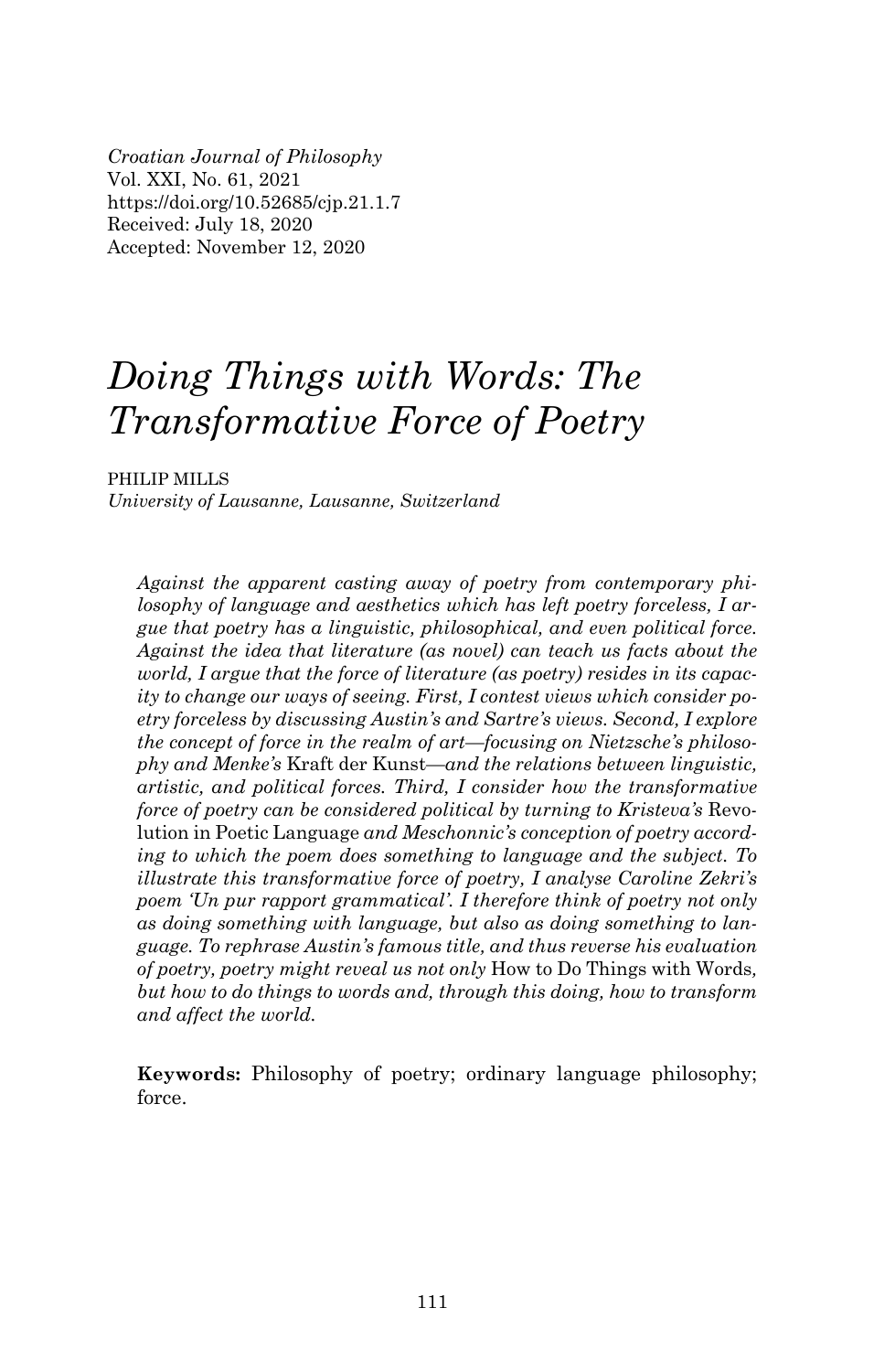*Je suis donc obligé de dire que le poème fait quelque chose. Il fait quelque chose au langage, et à la poésie. Il fait quelque chose au sujet. Au sujet qui le compose, au sujet qui le lit.* (Meschonnic 2001: 43)1

Despite its attempt to systematically analyse the specificities of each artform, contemporary aesthetics seems to have surprisingly left poetry aside. From being the paragon of the arts in  $18<sup>th</sup>$  and  $19<sup>th</sup>$  century philosophy—as in Baumgarten, Kant, or Hegel for instance—poetry in the contemporary world seems to have lost most, if not all, of its philosophical force. Even Plato, who is famous for being rather unkind to poetry, nevertheless admits that poetry has a specific force, one he is afraid of, and his unkindness reveals his fear of poetry rather than an indifference towards it. In contemporary aesthetics, as John Gibson argues, 'until very recently one could fairly say that poetry is the last great unexplored frontier in contemporary analytic aesthetics, an ancient and central art we have managed to overlook more or less entirely' (Gibson 2015: 1). Even though one might argue that the situation has changed since then and that Gibson overlooks some traditions in philosophy's dealing with poetry, it seems that poetry has lately received less attention than film or the novel for instance. How can one explain such a change of attitude towards poetry? One of the main reasons for this shift can be found in one of the grounds of analytic philosophy: the linguistic turn'. If, following this turn, philosophy is a matter of language and solving philosophical problems becomes a matter of solving linguistic ones, poetry seems to be of no help at all, quite to the contrary, to philosophy of language either as 'ideal language philosophy' or as 'ordinary language philosophy', the two types of philosophy of language Rorty considers in editing *The Linguistic Turn* (Rorty 1967: 15). If poetry is a problem for the former, as it presents a form of language which cannot be translated into formal logic and therefore not be given any truth-value, the latter also shows no interest in it, as Austin suggests that performative utterances in a poem, are '*in a peculiar way* hollow or void' (Austin 1975: 22). Failure for philosophy of language to give a substantial account of the language of poetry might have contaminated the realm of aesthetics and incited philosophers to look at artforms other than poetry, more easily approachable with these new philosophical tools.2 The great interest in literature (here understood as the novel)

<sup>1</sup> My translation: 'I am therefore forced to say that the poem does something. It does something to language and to poetry. It does something to the subject. To the subject that composes it, to the subject that reads it.'

2 It must be said that most philosophies of language have attempted to give an account of poetic phenomena but have often considered poetic language from the sole perspective of metaphor. Metaphor has been of importance throughout the whole history of philosophy of language, but inasmuch as metaphor is only one poetic phenomenon among many others, these accounts of poetic language do not exhaust the possibilities used in poetry. It is worth noting that metaphors pervade our everyday speech (Lakoff and Johnson 2003) and can therefore not really be considered a definitory feature of poetic language. This idea that metaphor is central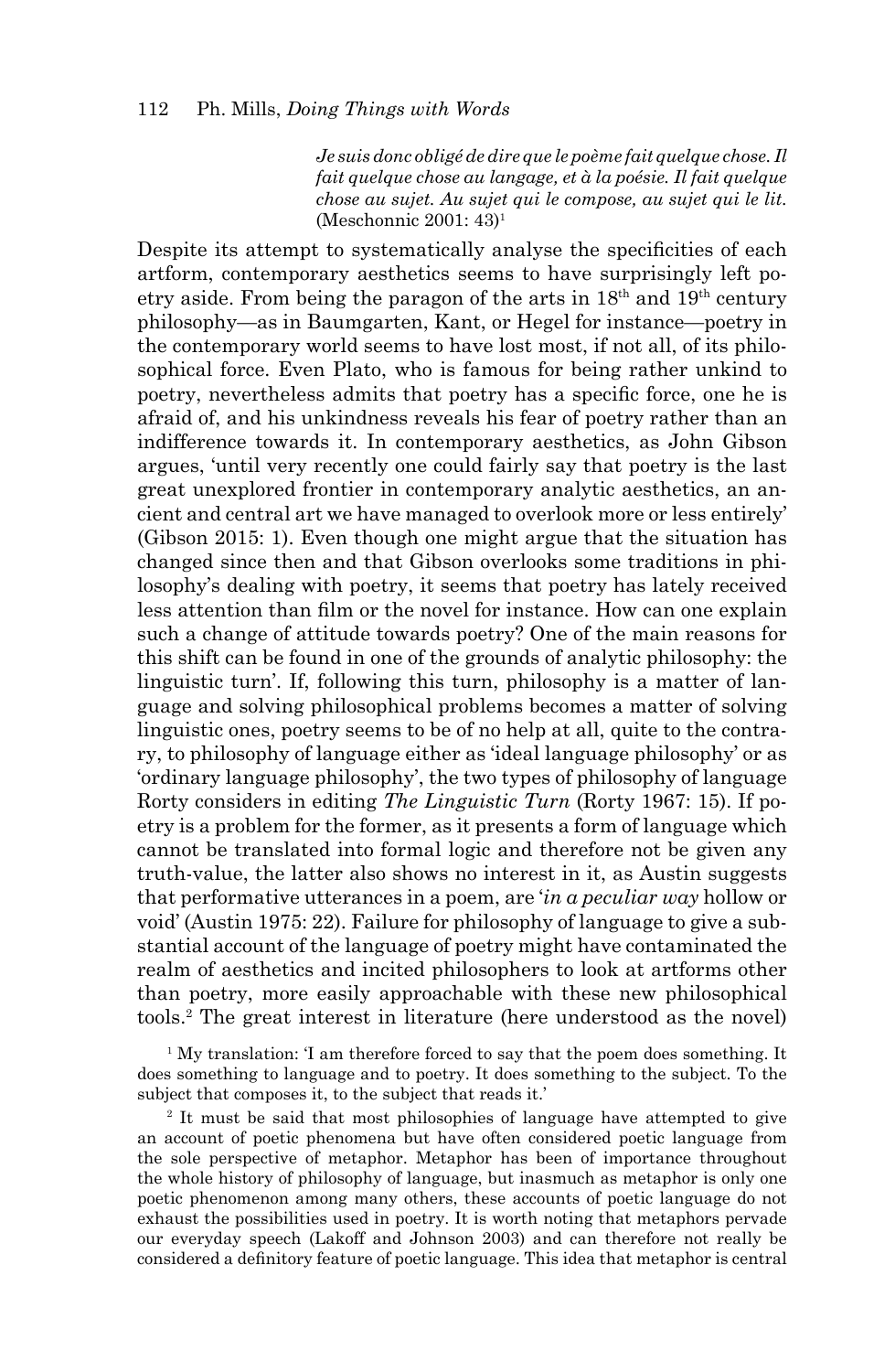and the problem of truth in fiction can be seen as a consequence of the 'linguistic turn': philosophers have started looking into aesthetic problems for which philosophy of language could be of use, rather than artforms which are problematic to philosophy of language.<sup>3</sup> Inasmuch as Austin deprives poetry from any performative force, contemporary aesthetics strips poetry from its philosophical force.

If this account gives a schematic picture of the place of poetry in analytic aesthetics, one might think poetry fares better on the other side of the so-called 'analytic-continental divide.' At first glance, continental philosophers seem to pursue the  $19<sup>th</sup>$  century praise of poetry.<sup>4</sup> Heidegger for instance considers poetry almost on par with philosophy, and the most philosophical of all artforms. If one looks further, however, a shift in attitude similar to that of analytic aesthetics seems to occur in continental philosophy. Although it is not a mark of indifference towards poetry, Sartre's theory of literature seems to operate a similar shift from poetry to literature (and one can understand here, as with analytic philosophy, 'the novel'). Indeed, Sartre defines literature in terms of political commitment and denies any commitment to poetry.5 Very schematically: if the force of literature is proportional to its political commitment, poetry has no force as it is denied such commitment. This does not mean that Sartre denies any greatness to poetry but ascribes it one which might be of another kind, one which is certainly not of help to any concern in the actual world. If poetry still has a force in continental aesthetics, it is not a political one, not a force of influence in

to poetry (and it is in some cases) shows a focus on  $19<sup>th</sup>$  century poetry rather than on contemporary forms. If a philosophy of poetry is to give an account of current poetic practices as well, metaphor might not be of great help.

3 Contemporary philosophy of literature indeed shows little interest in poetry, perhaps because the notion of fiction which is central to studies in literature does not apply to poetry, or not in a straightforward way. One could even say that poetry undermines the fiction/nonfiction divide. Contemporary autofictions also work towards this undermining, but as for poetry, philosophy of literature seems to be exclusively focused on the 19th century novel, as Peter Lamarque argues: 'Philosophy of Literature has virtually become Philosophy of the Novel' (Lamarque 2017: 109).

4 It seems indeed that all continental philosophers bring their attention to poetry in some way or another. However, this (sometimes) central place they give to poetry further attempts to isolate it from the ordinary world, to leave it in its ivory tower.

<sup>5</sup> Maximilian de Gaynesford offers an interesting reading of Austin in relation to the notion of commitment (although not necessarily political commitment), which opens a potential link between Austin and Sartre. According to him, either poetry is capable of commitment and is thus serious, or it is not and can therefore not claim to seriousness: 'For if we insist that poetry is "serious", Austin can still rescue his approach to speech acts; he must simply accept that commitment-apt utterances in poetry may make commitments. And it is surely possible to contemplate ways of integrating poetry and philosophy while acknowledging that poetry is, indeed, serious. (The surprise is that we might have been able to do so without acknowledging this.) We would, however, have to renounce the attempt to exempt poetry from forms of commitment' (de Gaynesford 2011: 49). We then must choose whether we would rather commit poetry to seriousness and hence abandon the idea of poetic license or abandon commitment in favour of poetic license.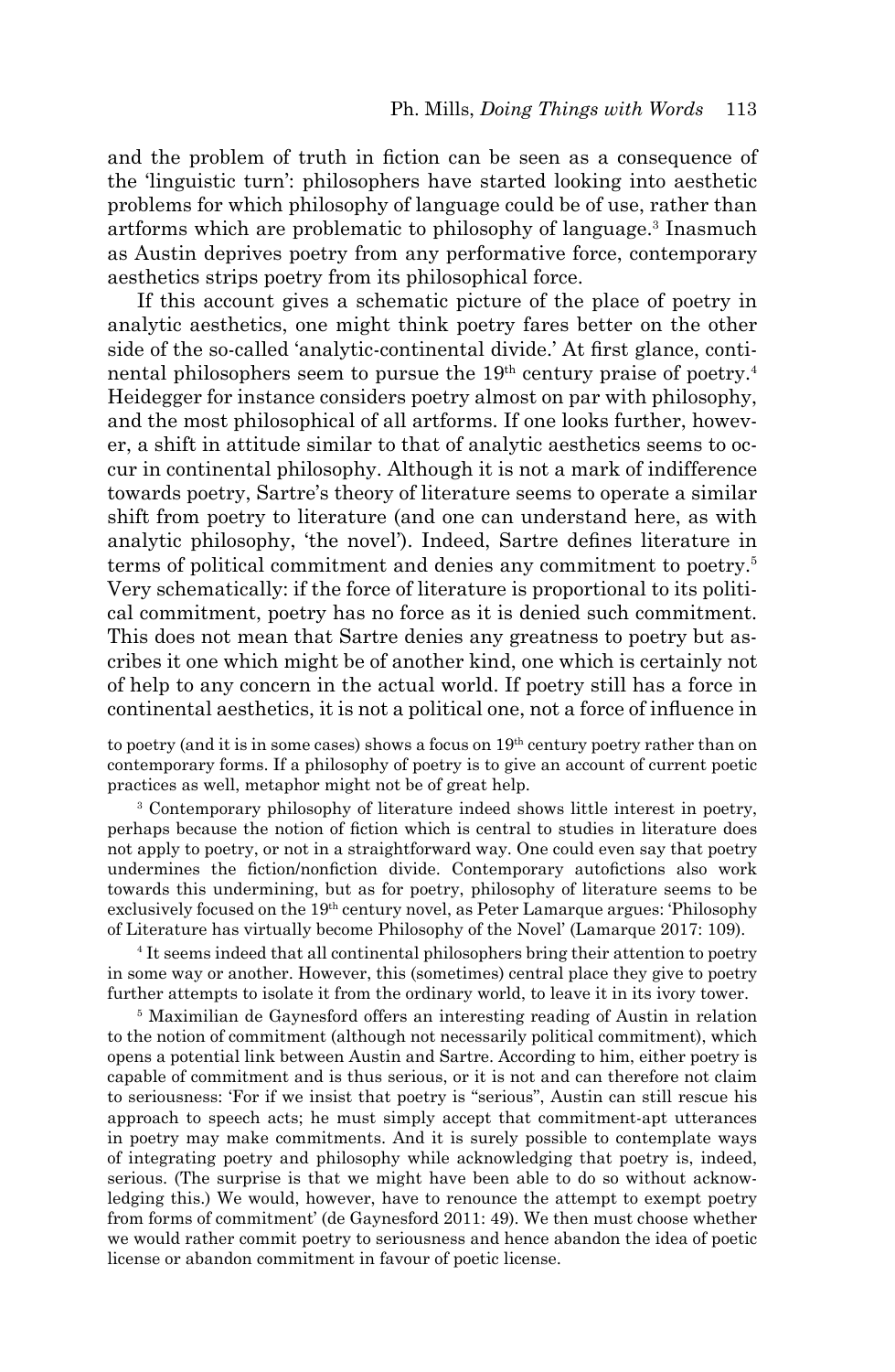the everyday world, but rather a force of distancing and isolating itself from the commonplace.

One of the possible reasons for this shift is an inversion of value between literature and poetry. Whereas poetry was literature (or the highest literary form) for 18<sup>th</sup> and 19<sup>th</sup> century philosophers (and in this sense Heidegger inherits from this background and pursues a romantic tradition), the  $20<sup>th</sup>$  century marks the rise of the novel in philosophical concerns. When one thinks of literature nowadays, the first thing to come to mind is probably more often a novel than a poem. In that sense, philosophy of poetry would be considered a subcategory of philosophy of literature rather than the opposite.<sup>6</sup> However, even if there were such a shift, it would not explain the disdain towards poetry and why philosophers have stripped it from its force. In my paper, I therefore aim at reinstating the force of poetry by showing that it has a linguistic, philosophical, and even political force (and this as much as the novel) because poetry, I will argue, has a revolutionary dimension. Against the idea that literature (as novel) can teach us facts about the world, I argue that literature (as poetry) teaches us a different way of seeing the world and that its force resides precisely in its capacity to bring us (or force us, perhaps) to see things differently. As Wittgenstein puts it: 'The work of art compels us to see it in the right perspective' (Wittgenstein 1998: 7) More than seeing the work of art itself in the right perspective, it compels us to see the world in the right perspective, in a perspective which makes sense.

To explore the force(s) of poetry, my paper is divided in three parts. First, I contest views which consider poetry forceless, be it linguistically or politically, by discussing Austin's and Sartre's views. Second, I explore the concept of force in the realm of art—focusing on Nietzsche's philosophy and Menke's *Kraft der Kunst*—and the relations between linguistic, artistic, and political forces. Third, I explore how the transformative force of poetry can be considered political by turning to Kristeva's *Revolution in Poetic Language* and Meschonnic's conception of poetry according to which the poem does something to language and to the subject. To illustrate this transformative—and even political—force of poetry, I offer an analysis of Caroline Zekri's poem 'Un pur rapport grammatical'. Poetry is revolutionary in the sense that it brings to see language and the world anew. Poetry is not only doing something with

<sup>6</sup> Peter Lamarque for instance considers philosophy of poetry to be a sub-branch of philosophy of literature: 'But just when aestheticians are getting used to another recent sub-division, The Philosophy of Literature, here comes a sub-branch of that, focused on poetry' (Lamarque 2017: 109). We could argue against Lamarque that philosophy of literature is not so recent (and perhaps one of the oldest forms of philosophy of art if we think of Aristotle) and that philosophy of poetry, historically speaking, comes first. However, I agree with Lamarque to a certain extent in considering philosophy of poetry distinct from philosophy of literature. My only contention is that philosophy of poetry must be understood as radically different from philosophy of literature rather than as a sub-branch of it.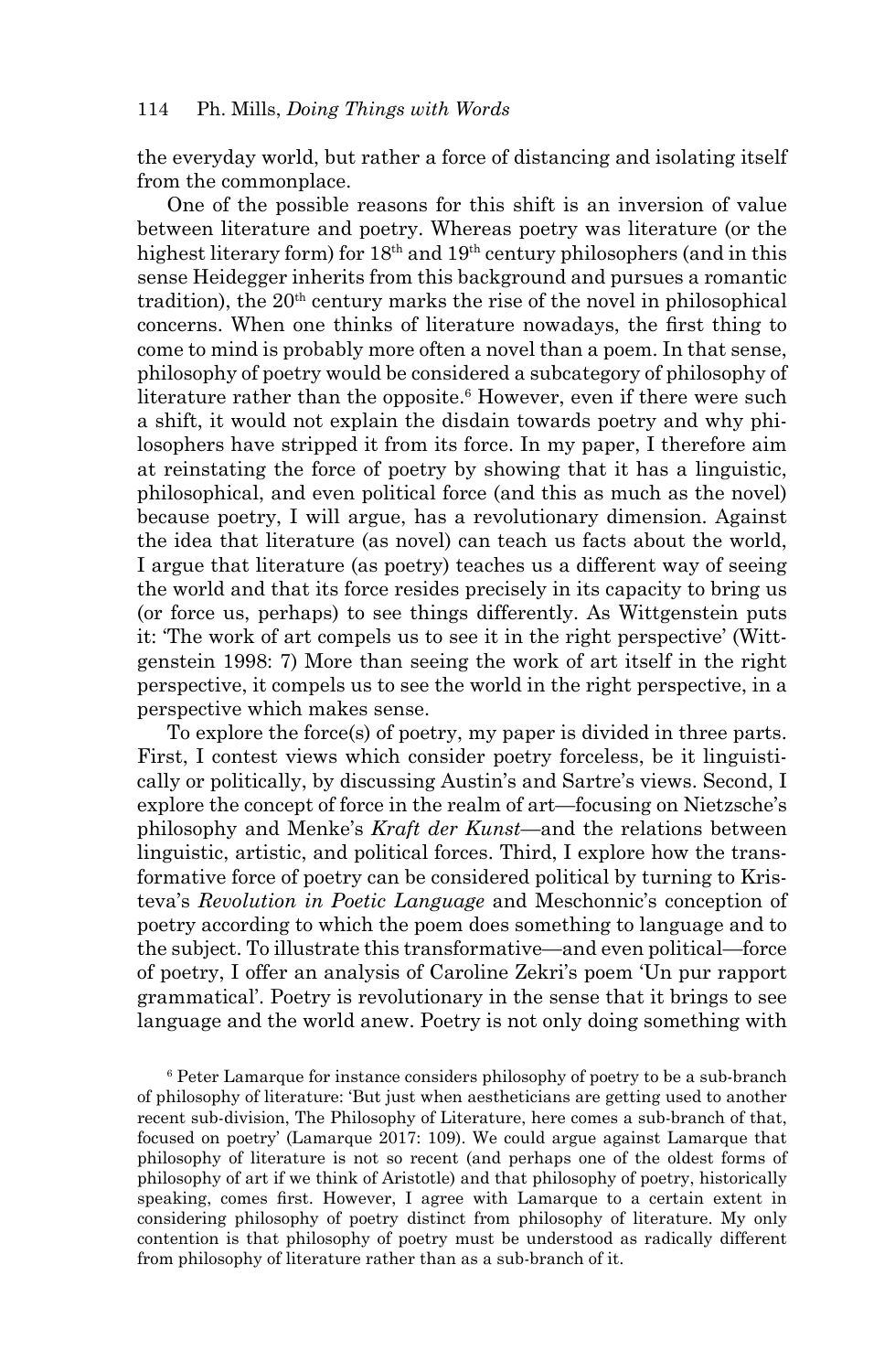language, but also doing something to language. To rephrase Austin's famous title, and thus reverse his evaluation of poetry, poetry might not reveal us *How to Do Things with Words*, but how to do things *to* words. The force of poetry is not primarily political, but it becomes political insofar as its force modifies language and, through this modification of language, our ways of being in the world.

### 1. *The forcelessness of poetry: Austin and Sartre*

This first section explores two ways in which poetry is considered forceless, respectively from a linguistic and a political perspective. As outlined in the introduction, Austin considers poetic statements to be without performative force and Sartre poems to lack political commitment. Although the authors are quite distant from one another, these two considerations are not unrelated as Sartre's argument against the political force of poetry relies on depriving poetry from any linguistic force.

In *How to Do Things with Words*, Austin distinguishes between constative utterances, statements of fact, and performative utterances 'in which *by* saying or *in* saying something we are doing something' (Austin 1975: 12). In other words, and following Austin's example, saying 'I promise' is not a statement of fact but a performance of the act of promising, as much as saying 'I do' in a marriage ceremony is a performance of the act of marrying. 'Here we should say that in saying these words we are *doing* something—namely, marrying, rather than *reporting* something, namely *that* we are marrying' (Austin 1975: 13). There is a distinction between speech acts that describe or report a fact and speech acts that perform an action, although both kinds of utterances might look alike. Performative utterances might grammatically look like statements, but they are different from them in that they cannot be said to be true or false; they have no truth-value, but they have a certain force.

At first glance, replacing the notion of truth-value by that of force might open the possibility to account for uses of language which escape the game of truth-value, such as poetic and literary uses. Indeed, in the framework of conceptions of language based on truth-value, poetic and literary uses are problematic, insofar as they must be said to be false.<sup>7</sup> Although they are false, they might not be forceless, and the notion of force could serve here to reinstate such uses within the theory and philosophy of language. Unfortunately, Austin does not make this move but follows the tradition in excluding such uses from his consideration.

To substitute to the notion of truth-value, Austin calls on the term

7 Among other things, it is this incapacity for conception of language to account for literary statements that brought to the fore the notion of fiction, from Russell's bald king of France to Walton's focus on make-believe. The problem of fiction has gained crucial significance in the contemporary philosophical landscape, but poetry seems to place a limit to the notion of fiction as it blurs the fiction/nonfiction divide.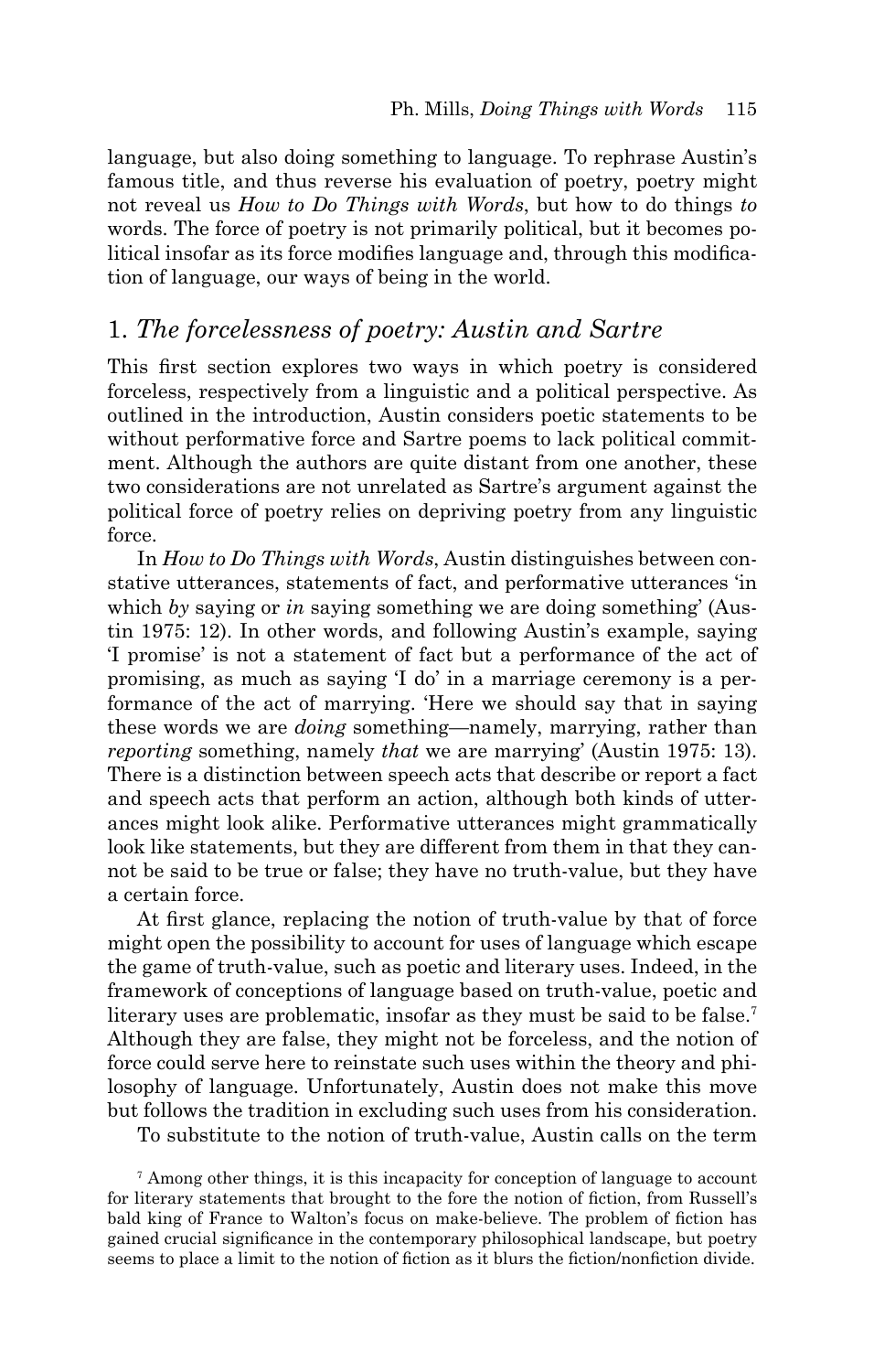felicity. However, in describing felicitous and infelicitous performative utterances, he specifies that some utterances do not take part in this game of felicity. Those utterances are 'non-serious' uses of language:

Secondly, as *utterances* our performatives are *also* heir to certain other kinds of ill which infect *all* utterances. And these likewise, though again they might be brought into a more general account, we are deliberately at present excluding. I mean, for example, the following: a performative utterance will, for example, be *in a peculiar way* hollow or void if said by an actor on the stage, or if introduced in a poem, or spoken in soliloquy. This applies in a similar manner to any and every utterance—a sea-change in special circumstances. Language in such circumstances is in special ways—intelligibly—used not seriously, but in ways *parasitic* upon its normal use—ways which fall under the doctrine of the *etiolations* of language. All this we are *excluding* from consideration. Our performative utterances, felicitous or not, are to be understood as issued in ordinary circumstances. (Austin 1975: 21–22)

From the outset, Austin considers poetic utterances 'hollow or void'. This view is not new to philosophy of language and reflects the traditional rejection of poetic uses as deviant uses. It is rather common in theorising language to distinguish between ordinary and poetic uses, the latter being deviances from the former. However, such a view fails to acknowledge the fact that 'deviant' uses might become ordinary. Socalled 'dead' metaphors are an example of such bringing non-ordinary uses in ordinary language. More widely, everyday language is full of creative uses of language which outgrow so-called ordinary uses. By excluding poetic utterances from his conception of language, Austin limits its scope and makes a metaphysical move.<sup>8</sup>

Further in *How to Do Things with Words*, Austin makes a second distinction between 'the locutionary act (and within it the phonetic, the phatic, and the rhetic acts) which has *meaning*; the illocutionary act which has a certain *force* in saying something; the perlocutionary act

8 The charge of making a metaphysical move is one Derrida raises against Austin in his article 'Signature, Event, Context' which gave rise to the famous debate with Searle. Searle's defence of Austin argues that the parasitic-ordinary distinction is not metaphysical but strategic. However, this defence misses Derrida's point which is precisely to say that if one posits a difference (be it only strategically), one commits to a system of metaphysical dualisms and its related hierarchies. Distinguishing from the outset ordinary from parasitic uses might be only strategic but it does not remain at this level. As soon as the distinction is posited, values are attributed to both terms of the dualism (traditionally, ordinary is good, parasitic bad). The whole idea of deconstruction is to undercut this system of metaphysical dualism by showing the fluidity of terms and values. Derrida's aim is therefore not to promote parasitic uses over ordinary ones, as this promotion would reaffirm the dualism, but to undercut it and consider the distinction impossible: for Derrida, one can never say whether a statement is ordinary or parasitic for those attributes can only be given within the game of metaphysical dualisms. Without entering in detail here, Derrida's view of Austin is in my opinion much more positive than what Searle's reply suggests: I believe Derrida considers Austin's theory as potentially germane but raises a reserve regarding the distinction he makes between ordinary and parasitic uses.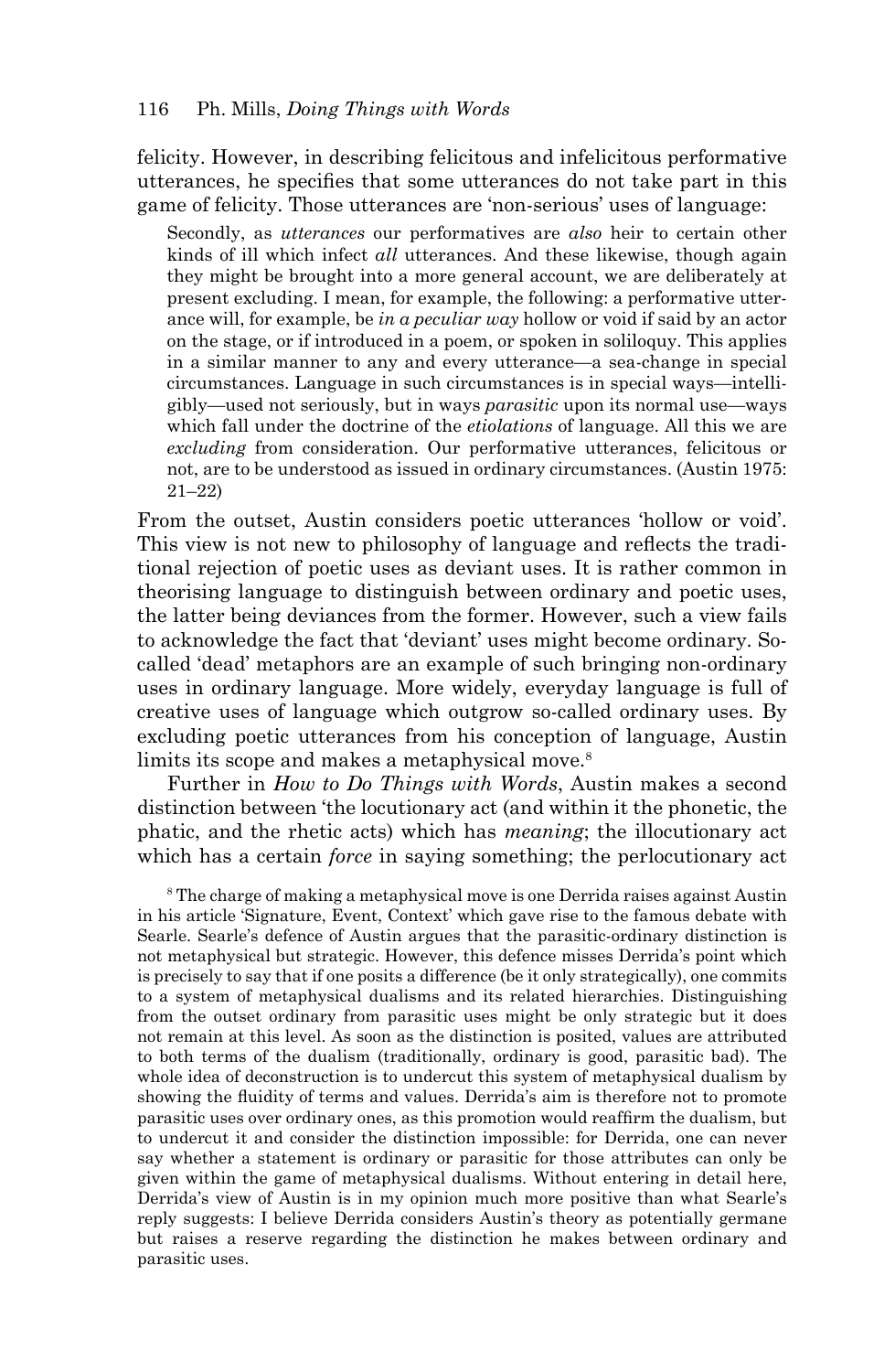which is *the achieving of* certain *effects* by saying something' (Austin 1975: 121). As Austin mentions it, the distinction between illocutionary acts and perlocutionary acts 'seems the likeliest to give trouble' (Austin 1975: 110). In order to distinguish them, Austin shows that the illocutionary force is not a consequence of the locutionary act (in the sense of a physical consequence), but a convention. The illocutionary act might have an effect, but this effect is due to the conventions that regulate the use of language. The perlocutionary act is on the contrary not conventional as the use of language aims at certain effects without having those inscribed in a convention.

In this context, poetic utterances are considered 'hollow or void' from any illocutionary force, insofar as such utterances are not conventional. As Joe Friggieri argues, there is a 'suspension of illocutionary force' (Friggieri 2014: 58) in poetic utterances. However, two problems arise from such a conception: first, is this suspension always clearly stated and understandable? Most misunderstandings in ordinary speech might come from a misinterpretation of the status of the speech act. Second, is it possible to always distinguish an ordinary from an extraordinary use of language? Without entering into the details of Derrida's discussion of Austin, Austin's requirement for a 'total context' in order to distinguish ordinary from extraordinary uses is something Derrida considers impossible. Indeed, Austin considers that performative utterances, unlike statements, can be understood only by calling on 'the total situation in which the utterance is issued' (Austin 1975: 52). Is this situation fully determinable? Derrida argues against Austin by saying that the context is never completely determined, and that Austin's requirement is thus impossible to meet. If the context can never be determined as ordinary with complete certainty, it is impossible to distinguish ordinary from parasitic uses (Derrida 1988: 14).

In his various works, Stanley Cavell attempts to take poetry seriously in order, among other aims, to save Austin from Derrida's criticism. In *A Pitch of Philosophy*, he shows that the Derrida-Searle debate is the product of a mutual misunderstanding which has caused more trouble to philosophy than needed. Searle's criticism of Derrida indeed misses the point that Derrida sees something valuable in Austin, whereas Derrida puts too much focus on Austin's rejection of poetic language, which should not, according to Cavell, be interpreted as a rejection.9 Cavell considers Austin's ordinary to be an opposition to both the metaphysical and the formal, not to the poetic or the literary. As he argues: 'That in literary studies Austin's ordinary language is instead thought to be contrasted with literary language means to me that Austin has not there been received' (Cavell 1994: 62). One way of receiving Austin in literary studies would therefore be to set aside the

<sup>9</sup> Recent scholarship has given much attention to the Derrida-Searle debate, as it marks an important moment in the history of the analytic-continental divide, see for instance Raoul Moati's and Jesus Navarro's book-length explorations of the debate (Navarro 2017; Moati 2014).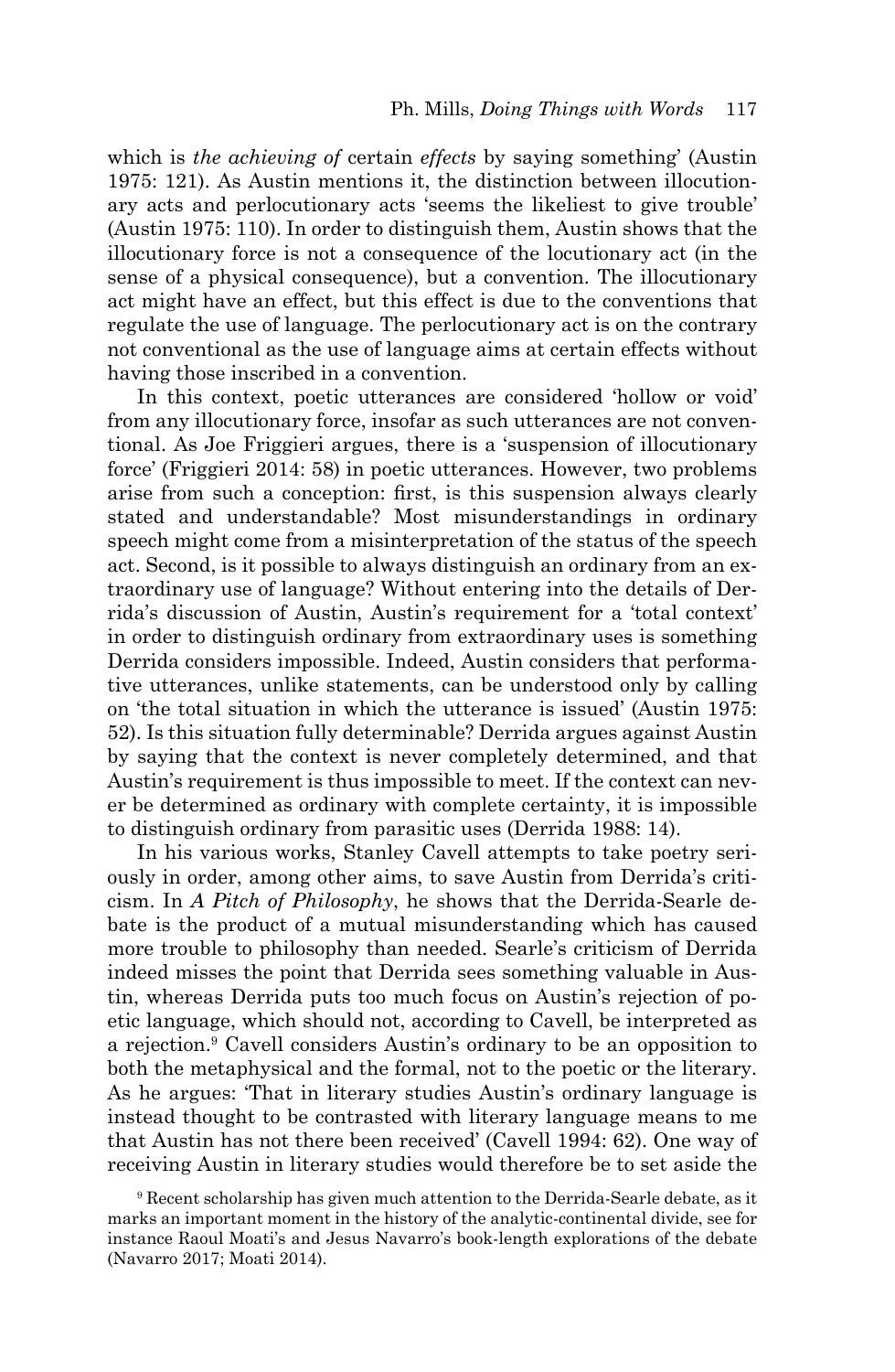ordinary/literary distinction. Stanley Fish suggests such a reading of ordinary language: 'What philosophical semantics and the philosophy of speech acts are telling us is that ordinary language is extraordinary because at its heart is precisely that realm of values, intentions, and purposes which is often assumed to be the exclusive property of literature' (Fish 1982: 108). Following Cavell's and Fish's leads, recent trends in ordinary language philosophy have made of literature an important aspect of their investigation of language.10 To that extent, Austin's project might be closer to Derrida than one initially thinks. According to Cavell, Derrida is wrong to consider Austin to be rejecting poetic language, as he argues that in fact Austin's theory can be of use for literary studies. In some sense, Cavell's whole philosophy is an attempt to take literature seriously from within the framework of ordinary language philosophy.11

We have seen that by depriving poetry from any performative and illocutionary force, Austin strips poetic language from any impact on the ordinary world. By placing such uses on a stage, far away from ordinary uses, he isolates poetry from ordinary language. In such a view, the value of poetry would only lie in an abstract and vain play on and with language: abstract because unrelated to any social and practical reality, vain because unable to affect the socio-political world. The forcelessness of poetry in language entails a forcelessness in the everyday world. Austin is not the only philosopher to put poetry in such a remote place, Sartre suggests something similar, following the acknowledgment that poetic language is remote from the ordinary.

Sartre argues that if a poetic utterance has no force, illocutionary and performative, it cannot have any political impact. He asks: 'How can one hope to provoke the indignation or the political enthusiasm of the reader when the very thing one does is to withdraw him from the human condition and invite him to consider with the eyes of God a language that has been turned inside out?' (Sartre 1988: 34). To place poetic language apart from ordinary language is to place poetry in no position to influence the everyday politicised world. This separation might seem surprising as, in *What Is Writing?*, Sartre defines literature in terms of political commitment, in terms of the effects literature can have in a political framework. This definition however concerns

<sup>10</sup> See Toril Moi's latest book, which questions the distinction between ordinary and literary language from within the framework of ordinary language philosophy: 'Ordinary language is certainly not the opposite of 'literary' language. (In my view, there is no such thing as 'literary language.') Nor is ordinary language the opposite of 'extraordinary language.' The extraordinary is at home in the ordinary. (We share perfectly ordinary criteria for when to apply the concept.) There is nothing extraordinary about the extraordinary' (Moi 2017: 162). See also Maximilian de Gaynesford's work on Austin and poetry (de Gaynesford 2011; 2009).

11 On that topic, Cavell's concluding question in *The Claim of Reason* reveals the central role of literature for philosophy: 'Can philosophy become literature and still know itself?' (Cavell 1979: 496).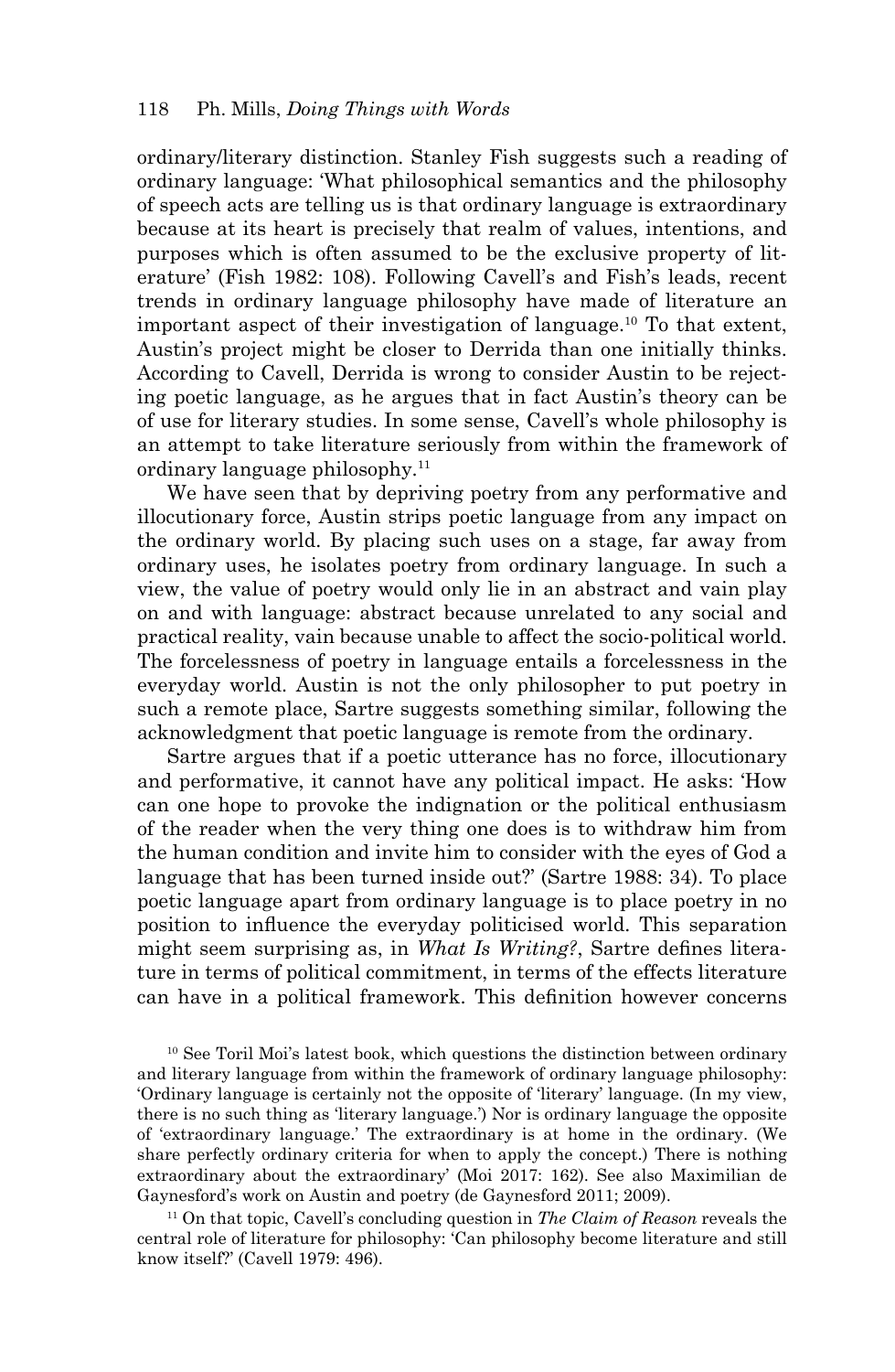only literature (and here more specifically the novel) and not poetry. Indeed, Sartre uses this definition to distinguish literature from other artforms: 'No, we do not want to "commit" painting, sculpture, and music "too," or at least not in the same way' (Sartre 1988: 25). Poetry is an artform different from literature and therefore an artform whose main characteristic is not to be politically committed. The definition of poetry in terms of 'language that has been turned inside out' prevents poetry from having any political influence. For Sartre—as for Austin—poetry uses a language which steps outside the bounds of ordinary language, that is outside the bounds of a language that can influence the ordinary world.

In order to define literature in political terms, Sartre considers it to be a means for action:

Thus, the prose-writer is a man who has chosen a certain method of secondary action which we may call action by disclosure. It is therefore permissible to ask him this second question: 'What aspect of the world do you want to disclose? What change do you want to bring into the world by this disclosure?' The 'committed' writer knows that words are action. He knows that to reveal is to change and that one can reveal only by planning to change. He has given up the impossible dream of giving an impartial picture of Society and the human condition. (Sartre 1988: 37)

If the language of poetry is remote from the everyday world, if it is as Sartre says a God's eye's view, literature is on the contrary rooted in the everyday world. The prose-writer uses language to influence the course of the world, to disclose something of the world and hence to change it. Words are action, words perform. For poets, however, language is something else: 'Poets are men who refuse to *utilize* language.' (Sartre 1988, 29) Sartre's definitions of poet and prose-writer however seem to rely on a contradiction. Indeed, is the poet not someone who 'has given up the impossible dream of giving an impartial picture of Society and the human condition' as well? For Sartre, the poet 'withdraw the reader from the human condition and invite him to consider with the eyes of God a language that has been turned inside out,' but does such a conception suggest that poetry has no effect, neither on the human condition, nor on language itself? If the poet is someone who changes language—who 'turns it inside out'—by using it (in opposition to maintaining language by utilising it), she might be someone who affects the human condition in greater ways than the prose-writer.

As long as we remain within the Austinian (and the philosopher of language) framework in which poetic statements are considered forceless, there is no way for the poet to affect the ordinary world. However, if we turn the Austinian distinction around and consider poetry forceful, the poet is then she who affects the human condition the most, insofar as she affects how language can be used. How can we turn this distinction around? The distinction Sartre suggests between prosewriters and poets as well as the distinction Austin establishes between ordinary and parasitic speech acts both rely on a conception of lan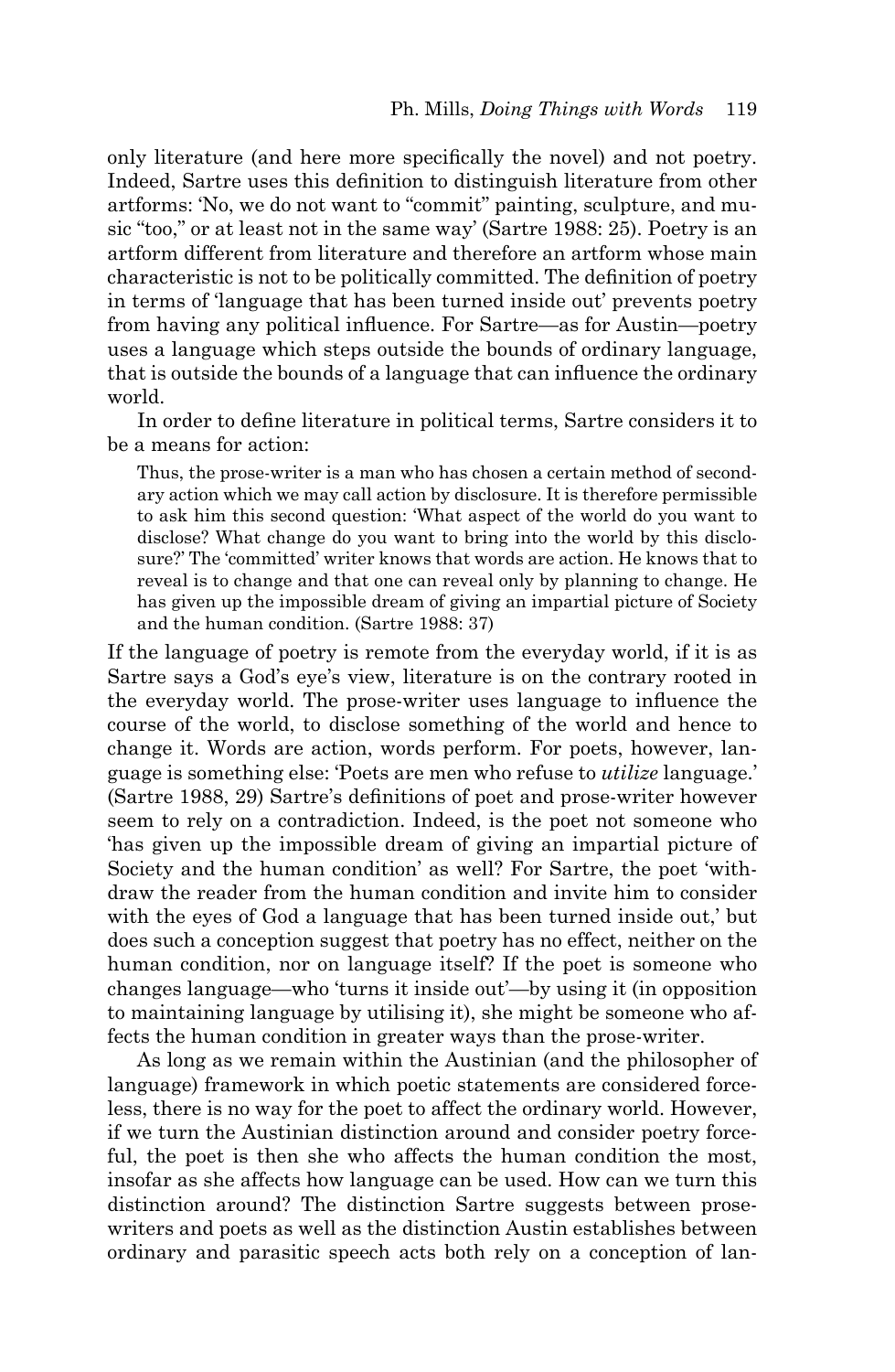guage which postulate from the outset this distinction. It is by revaluating the conception of language without falling into the prejudice of the dualism between ordinary and extraordinary that we can give its force back to poetry.

# 2. *Nietzsche, Menke, and the notion of force*

If taking linguistic force away from poetry entails a political forcelessness, reinstating force in the language of poetry might make it relevant again for social and political concerns. The first step in giving poetry its force back is therefore to give it a linguistic force. Nietzsche's views on language offer useful insights in how force operates within language, and therefore how force can operate within poetic language (if there is even such a distinction between ordinary and poetic language). Claudia Crawford's reading of Nietzsche's theory of language provides an ideal starting point to explore the notion of force in Nietzsche's views on language:

In the works of his last year another phase in Nietzsche's understanding of language is intensified and provides the material for a specific study. Language retains its effectiveness as force and play of forces, but now Nietzsche begins to lay more stress on the power which each individual instance of language production exerts as an instance of *value and action*. […] Language becomes a dynamic instance of interpretation and valuing, not in a critical sense of a subject who interprets values and then speaks or writes about those interpretations, but in a creative sense where the speaking or writing itself *is* the new value force embodied. (Crawford 1988: xiii)

This characterisation of Nietzsche's conception of language is Austinian in the sense that language is equated with action. If each instance of language is 'an instance of value and action', each instance could be read as a performative. Although Austin's initial limitation of performativity to a certain class of verbs seems to go against this idea, his later characterisation of utterances as all having a force goes in this direction. In this sense, Nietzsche shares Austin's idea that all speech acts are performative, i.e. have a force, but does not make the serious/ non-serious distinction. For Nietzsche, all utterances are performative, including poetic and other non-serious ones.

This difference in their relation to poetry is the point of greatest dissent between Nietzsche's and Austin's conceptions of language. Indeed, while they share this common concern of language as power (a point of contact that Derrida already suggests<sup>12</sup>), the place attributed to poetry is radically different. Contrary to Austin's rejection of poetry, Nietzsche embraces poetic utterances by writing his philosophy in a

 $12$  Austin was obliged to free the analysis of the performative from the authority of the truth value, from the true/false opposition, at least in its classical form, and to substitute for it at times the value of force, of difference of force (illocutionary or perlocutionary force). (In this line of thought, which is nothing less than Nietzschean, this in particular strikes me as moving in the direction of Nietzsche himself, who often acknowledged a certain affinity for a vein of English thought.) (Derrida 1988: 13).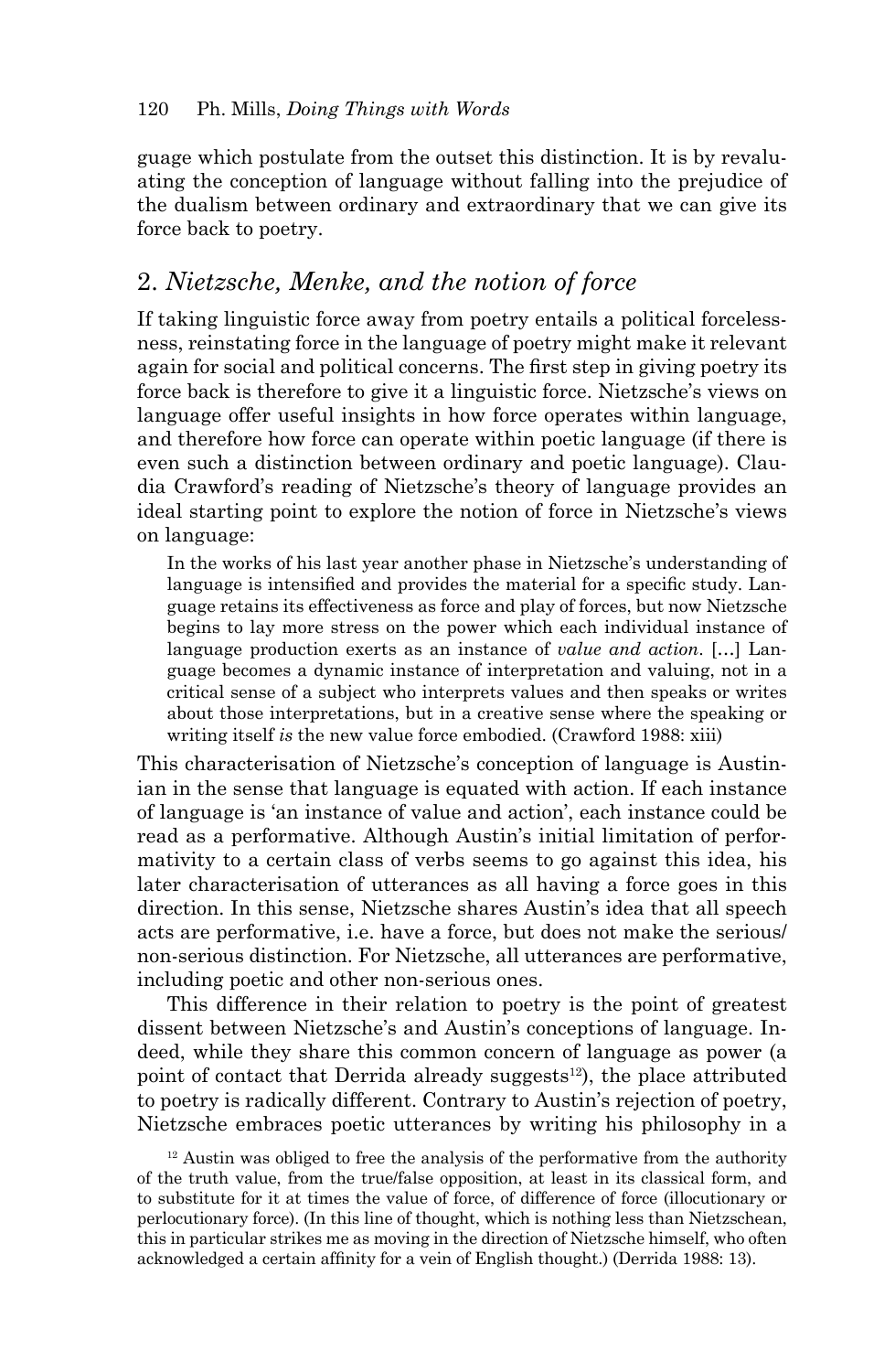poetic way and even writing poems proper. His views on language, such as exposed in his early text *On Truth and Lie in a Nonmoral Sense* in which he considers language to be primarily metaphorical, bring to the fore the creative aspect of language and is at odds with Austin's more descriptive stance. This creative aspect is important because creating language, in the sense of naming, is a mark of power for Nietzsche, as he suggests in *On the Genealogy of Morality*13: 'the origin of language itself [is] a manifestation of the power of the rulers.' (*GM* I, 2) The relation between language and power lies in the fact that giving names, naming, is an act of power, of taking possession. Language does not only mirror the world in a neutral way but crafts it according to the will of the powerful. In *GM*, Nietzsche considers that the keys to shaping the world has been given to the rulers but, in *The Gay Science*14, Nietzsche suggests that those who give names are those with originality: 'Those with originality have for the most part also assigned names.' (*GS* 261) This notion of originality brings us back to the realm of art and poetry. Reading this aphorism with *GM* in mind suggests that those who have power are not the rulers but the artists, those with force are those with originality.

As a shaping of the world, originality is a poetic force in the etymological sense of *poiesis*. It is a making of the world, which is, at the same time, an unmaking, as '[w]e can destroy only as creators.' (*GS* 58) This process of destruction and creation is primarily linguistic, as Nietzsche further argues: 'But let us not forget this either: it is enough to create new names and estimations and probabilities in order to create in the long run new "things."' (*GS* 58) The force of artists, and poets especially as they are primarily concerned with language, lies in their capacity to create new words and hence new things. The linguistic force of originality is both a destructive and creative force which modifies the world we live in.

Although the notion of force is hardly ever conceptualised as such in aesthetics, it is quite common to consider artworks to have a certain force, a certain effect. Nietzsche considers this force to be creative, and Christoph Menke offers a thorough exploration of the force of art in his book *Die Kraft der Kunst*. He constructs his notion of force in contrast to that of capacity, one being active and the other passive:

Capacity makes us subjects who successfully take part in social practices, insofar as they reproduce their general form. In the play of *forces,* we are pre- and over-subjective agents who are no subjects; active, without selfconsciousness; inventive, without aim.15

15 My translation: '*Vermögen* machen uns zu Subjekten, die erfolgreich an sozialen Praktiken teilnehmen können, indem sie deren allgemeine Form reproduzieren. Im Spiel der *Kräfte* sind wir vor- und übersubjektiv—Agenten, die keine Subjekte sind; aktiv, ohne Selbstbewusstsein; erfinderisch, ohne Zweck' (Menke 2013: 13).

<sup>13 (</sup>Nietzsche 2006) Hereafter *GM*.

<sup>14 (</sup>Nietzsche 1974) Hereafter GS.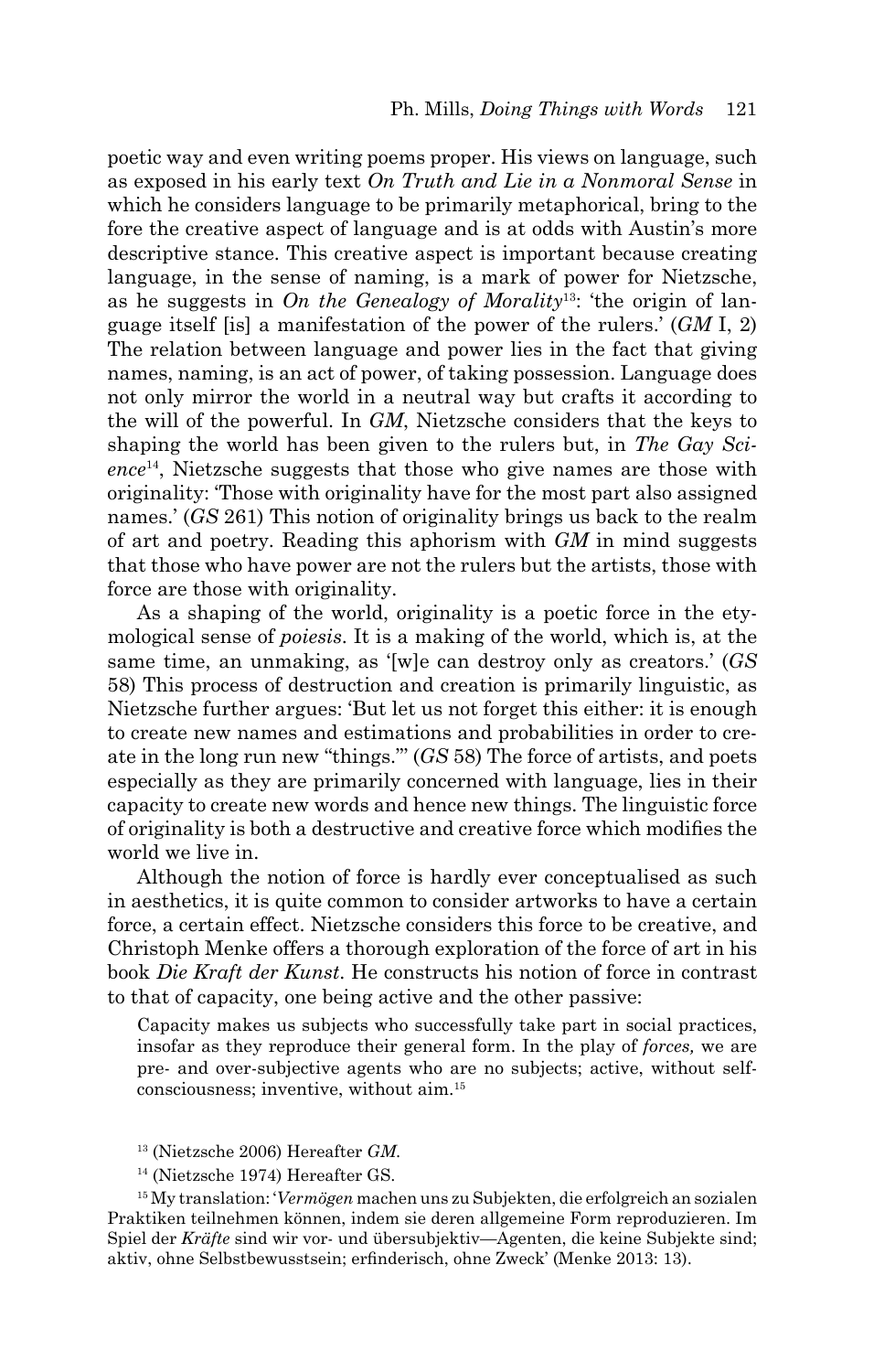This opposition between passive capacity and active force is not without reminding Deleuze's reading of Nietzsche according to which there are active forces and reactive forces in Nietzsche's philosophy. Deleuze argues that positive forces are active, i.e. creative, whereas reactive forces are negative in the sense that they are always subject to a previous active force.16 Similarly, Menke considers the notion of capacity to make us subjects, i.e. to submit us to a social practice, whereas the play of forces aims at freeing us from this subjection. In the play of forces, we are 'inventive without aim' because we are creative without being submitted to a conventional practice. In this sense, poetry might indeed not work within the realm of illocutionary forces, as those are conventional, but within perlocutionary forces. However, as we have seen with Austin, the distinction between illocutionary acts and perlocutionary acts 'seems the likeliest to give trouble' (Austin 1975: 110). This trouble might mean, and this is a path Nietzsche and Menke open, that this distinction should be abandoned.

More specifically, it might be impossible to distinguish the illocutionary from the perlocutionary. Perhaps, the perlocutionary can even become illocutionary in time. Although Austin does not discuss the ways in which the illocutionary force comes to existence (it seems to the contrary that for Austin this illocutionary force is either there or not, without any consideration about how it might appear or disappear), we could imagine that an unintended perlocutionary effect might, in time, repeat itself so regularly that it becomes a convention and thus an illocutionary effect rather than a perlocutionary one. A comparison with the theory of metaphor might enlighten this point. Indeed, it is common to distinguish dead metaphors from creative ones. A dead metaphor however is originally a creative one that has been so used that it does not appear as a metaphor anymore. Max Black compares conventional metaphorical uses such as 'cherry lips' to catachresis: 'So viewed, metaphor is a species of *catachresis*, which I shall define as the use of a word in some new sense in order to remedy a gap in the vocabulary. Catachresis is the putting of new senses into old words. But if a catachresis serves a genuine need, the new sense introduced will quickly become part of the *literal* sense' (Black 1955: 280). In this sense, a metaphorical sense can become literal. Once a metaphor becomes conventional, it loses its creative aspect. Similarly, once a perlocutionary

 $16$  The power of transformation, the Dionysian power, is the primary definition of activity. But each time we point out the nobility of action and its superiority to reaction in this way we must not forget that reaction also designates a type of force. It is simply that reactions cannot be grasped or scientifically understood as forces if they are not related to superior forces—forces of *another type*. The reactive is a primordial quality of force but one which can only be interpreted as such in relation to and on the basis of the active' (Deleuze 1983: 42). Even though Deleuze's interpretation of Nietzsche in terms of active and reactive forces is somewhat problematic, the distinction between active and reactive forces provides an insightful framework to consider how active forces are transformative, how the 'Dionysian power,' as Deleuze puts it, or the power of art, can actively transform the world by transforming values.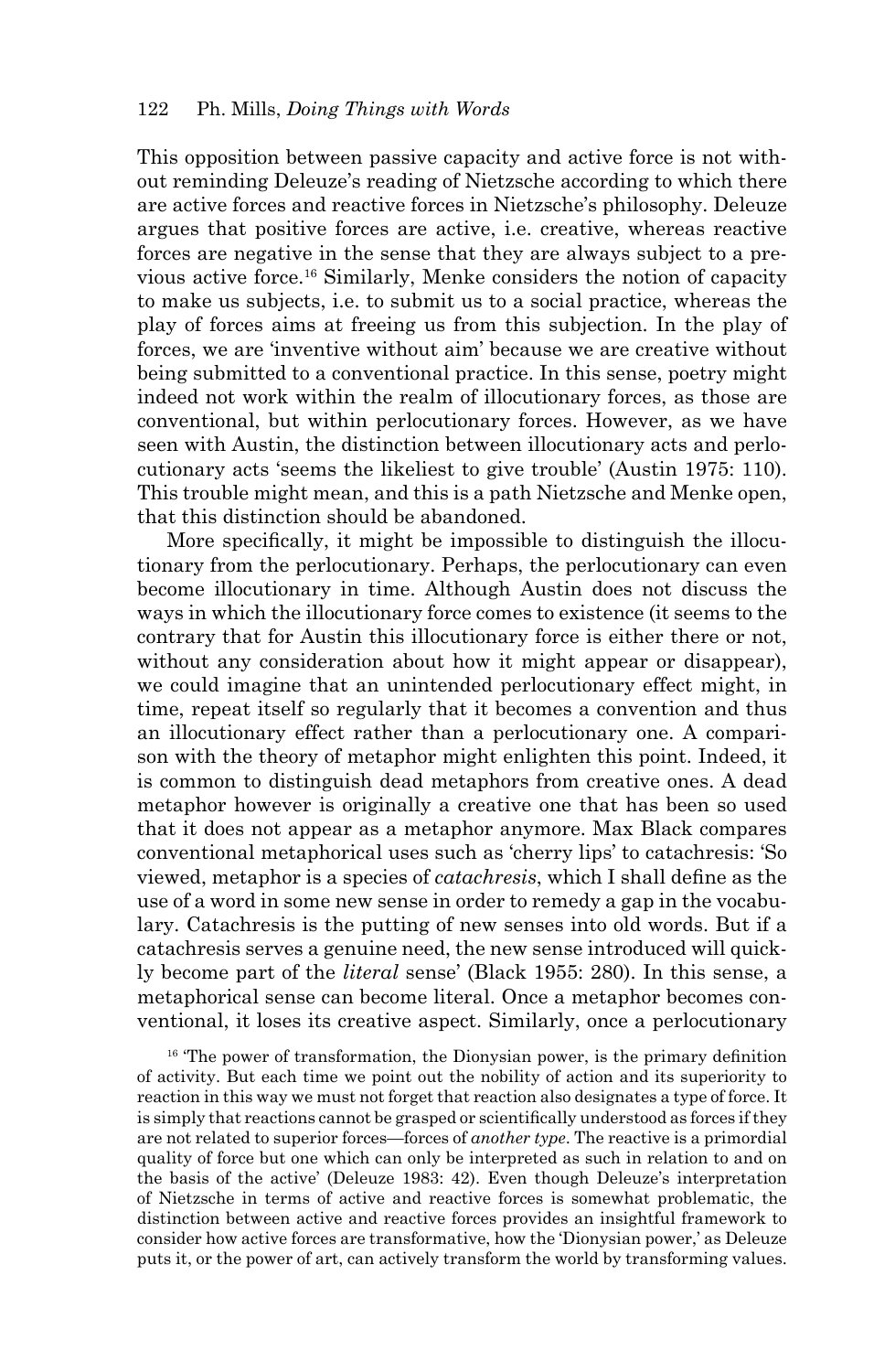effect becomes conventional, it could become an illocutionary effect.

However, as conventions are always contextual and as the 'total context' of a speech act is, as Derrida argues, never fully determinable, these conventions are never completely determined. There is a lack of determinacy that appears more or less clearly in our uses of language (hence the possibility of misunderstanding or, in Austin's vocabulary, of misfi re). It therefore seems that without this determination, the illocutionary force of a speech act is difficultly distinguishable from its perlocutionary force. In this sense, poetry contests the idea that the context and convention on which the illocutionary force relies can always be determined. In other words, there are so few determined contexts (if there are any) that the illocutionary force would only apply to very few utterances. Rather than suspending the illocutionary force, poetry reveals that it might not be the most important force in language. The illocutionary force would in this sense be a subcategory of the perlocutionary, without there being such a sharp distinction between them. So following Nietzsche and Menke, we must reassess Austin's distinction between illocutionary and perlocutionary, considering all utterances to have a force, relying to various degrees on conventions and contextual cues.

It remains however to be clarified what poetic speech acts do, what their effects are. Menke considers art to have a certain effect, to be a certain making which comes close to Nietzsche's views:

What art makes is not an object of knowledge, because what art makes does not have its ground in knowledge. Hence philosophical aesthetics has called this making 'obscure' (Baumgarten): the aesthetic making is not a self-conscious activity, because there is no aesthetic making without the action of 'unconscious forces' (Herder). This action is play: the connection and disconnection and the new connection and again disconnection of images in the acts of imagination. $17$ 

There is a play of forces which connects and disconnects (in Nietzsche's terms: creates and destroys) images. In poetry, such images are words and the poets are those who connect and disconnect words, not only between one another, as in a sentence or spatially on the page, but also between language and the world, thus revealing how the world is made up with words. The effect of art, and more specifically of poetic speech acts, is to reveal the play of forces in which we are embedded. This play of forces is creative and hence also creates the agent. The poet is not subject to language, she is not in a reactive stance towards language, she exists even before this first determination. In poetics, the

17 My translation: 'Das Machen der Kunst ist nicht Gegenstand des Wissens, weil das Machen der Kunst nicht im Wissen seinen Grund hat. Deshalb nennt die philosophische Ästhetik dieses Machen "dunkel" (Baumgarten): Das ästhetische Machen ist nicht eine selbstbewußte Handlung, denn es gibt kein ästhetisches Machen ohne das Wirken "unbewußter Kräfte" (Herder). Dieses Wirken ist Spiel: das Verbinden und Lösen und Neuverbinden und Wiederauflösen von Bildern in Akten der Einbildung' (Menke 2013: 67).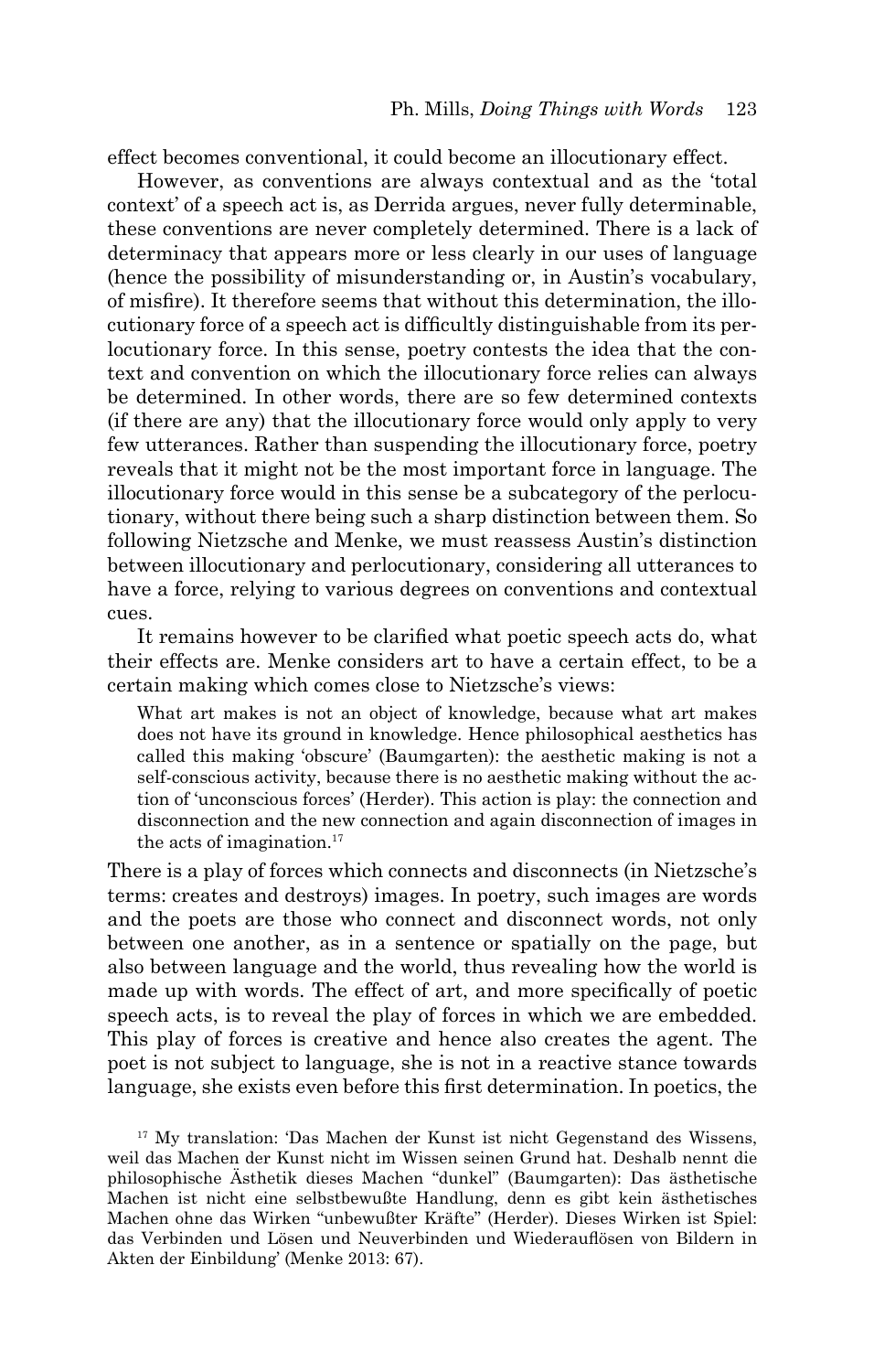unconscious always plays a role, not in the sense that the originality or the genius of the poet lies within the psychoanalytic unconscious, but because 'the world of which we can become conscious is only,' as Nietzsche argues, 'a surface- and sign-world, a world that is made common and meaner.' (*GS* 354) The poet's play with the unconscious is therefore a broadening of the scope of language and hence an expansion of the world; it is an active force of transformation and creation.

We have seen that in the play of creative and destructive forces, the poet is a pre- and over-subjective agent who does not operate on the world of consciousness, but on that of the preconscious. In terms of language, the poet reveals the limits of linguistic conventions (illocutionary force) because they can never be fully determined. In other words, the poet arises as subject insofar as she brings the linguistic, social, and even poetic conventions into question. The notion of 'subject' is at the heart of Meschonnic's and Kristeva's conceptions of poetry and both reveal the importance of the transformative force(s) of poetry: transformation of language, of the subject, of society. In this sense, the force of poetry is a revolutionary one.

# 3. *The revolution of poetry*

We have seen that Nietzsche's views of language bring force back into poetic language, and that Menke's conception of art brings to the fore the idea that art is a creative and transformative force. It remains to be seen how this force operates in poetry, and I will focus on two theoretical works to do so, Meschonnic's *Celebration of Poetry* and Kristeva's *Revolution in Poetic Language*, and analyse one poem, Caroline Zekri's 'Un pur rapport grammatical'. Both Meschonnic and Kristeva consider poetry to be a transformative force: poetry does not leave the subject (as reader or writer) unchanged. She undergoes a transformative process due to a transformation of language. As Meschonnic clearly states: 'there is a poem only if a form of life transforms a form of language and if reciprocally a form of language transforms a form of life.'18 This double transformation of a form of life and a form of language—both being intimately related to one another—is precisely where the force of poetry operates. Because of this transformation of her form of life, the reader or writer cannot maintain the same attitude within and towards her surrounding world. In taking poetry seriously (unlike Austin's rejection of poetic utterances in the realm of the 'non-serious'), she must accept this transformation of her form of life.

What is central to Meschonnic's views is the idea that poetry and life are intimately bound to one another. Against the views which argue that poetry is remote from the everyday politicised world—and hence remote from ordinary life—Meschonnic considers poetry and life to be

<sup>&</sup>lt;sup>18</sup> My translation: 'il y a un poème seulement si une forme de vie transforme une forme de langage et si réciproquement une forme de langage transforme une forme de vie' (Meschonnic 2001: 292).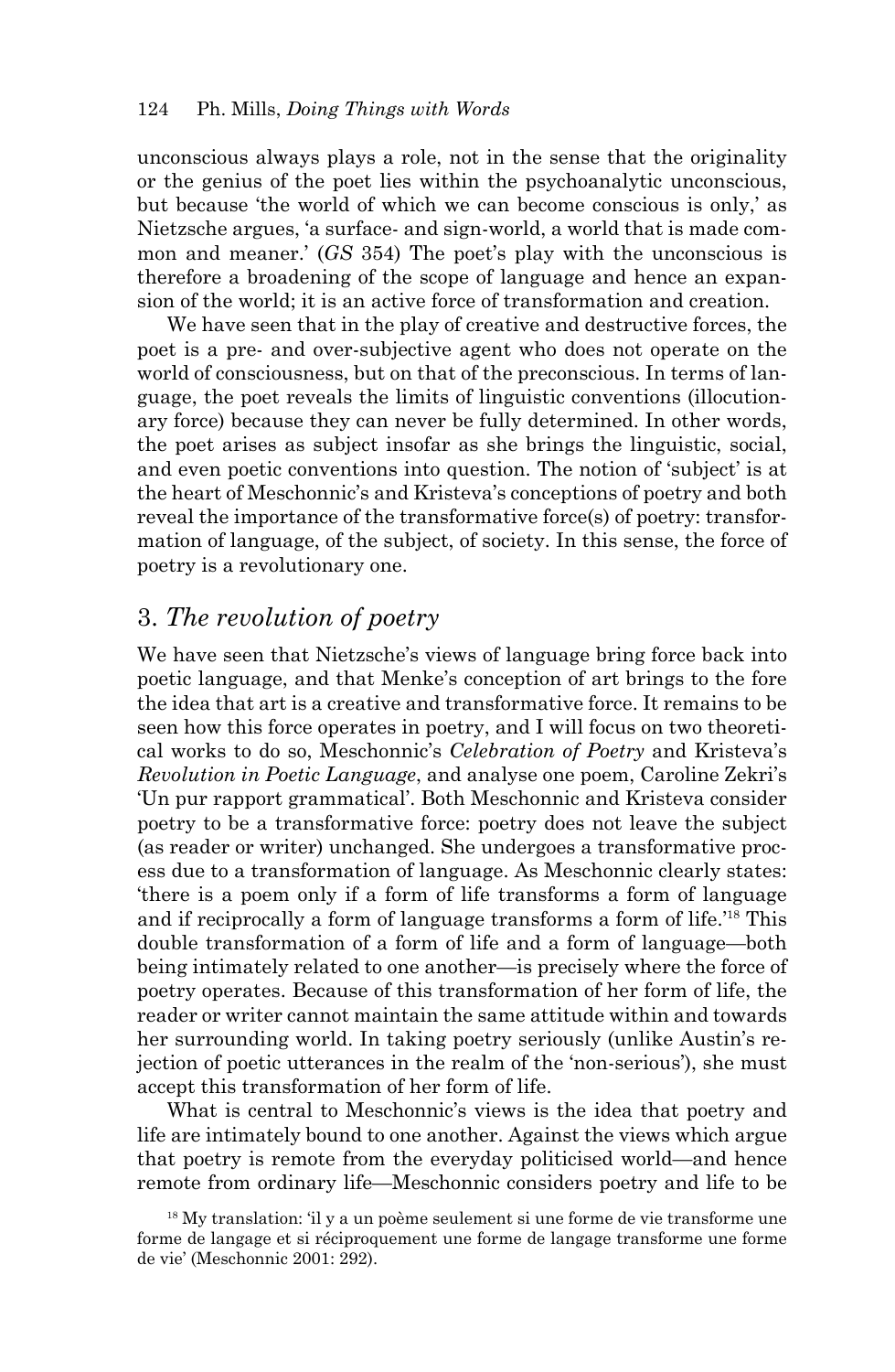closely related as the title of his book *La rime et la vie* makes it explicit. The poem must therefore not be understood in terms of work, i.e. in an essentialist way, but in terms of activity. The poem as a work of art is a working on changing the world and the subject through the transformation of language. Against the idea that poems have a truth, Meschonnic argues that they have an activity, an effect, a force. With Meschonnic, we move from Austin's notion of illocutionary force to something closer to Menke's notion of force: poems have a force that build a subject rather than subject users to linguistic conventions. It is in this sense that poems can be revolutionary. Against the idea that poetry, as a form of literature, can teach us facts about the world, poetry teaches us a different way of seeing the world and its revolutionary force resides precisely in its capacity to bring us to see things differently.

If we take seriously the idea that poems transform a form of language and a form of life, thinking about poetry is not something which concerns only small details of our lives. Quite to the contrary as, according to Meschonnic, 'to think the poem, one must rethink the whole of language, and the whole relation between language, art, ethics, and politics.'19 Insofar as poetry transforms our form of language and our form of life, it has an ethical and political impact. For Meschonnic, thinking poetry requires rethinking language and, through this reconceptualisation of language, rethinking our being in the world. If our ways of being in the world are dependent on our language, i.e. if our form of life is dependent on our form of language, and if a conception of language must account for poetry—because one can hardly argue that poetry is not related to language—we must modify our conceptions of language which fail to account for poetry and by changing those, change our ways of being in the world. In this sense, poetry becomes a topic of central philosophical significance. Meschonnic brings to the fore the political, ethical, and foremost existential dimensions of poetry, insofar as language itself bears these political, ethical, and existential dimensions.

The ways in which poems can affect our ways of being in the world are multiple, but recent evolutions in poetry show that, against the romantic ideal of the poet in her ivory tower, the contemporary poet, following Baudelaire whose 'halo slipped from [his] head, down onto the muddy street' (Baudelaire 2008: 91), must be in the 'muddy' everyday world and act within it. Some poets operate this move from the tower to the ground by focusing on the quotidian and the everyday as poetic material. Kenneth Goldsmith's transcription trilogy in which he transcribes weather reports (*Weather*, 2005), traffic (*Traffic*, 2007) or sports broadcast (*Sports*, 2008) participate in this idea of an 'uncreative writing' which casts a new light on everyday texts and situations. Fol-

<sup>19</sup> My translation: 'C'est pourquoi, pour penser la poésie, le poème, il y a à repenser tout le langage, et tout le rapport entre le langage, l'art, l'éthique et le politique' (Meschonnic 2001: 256).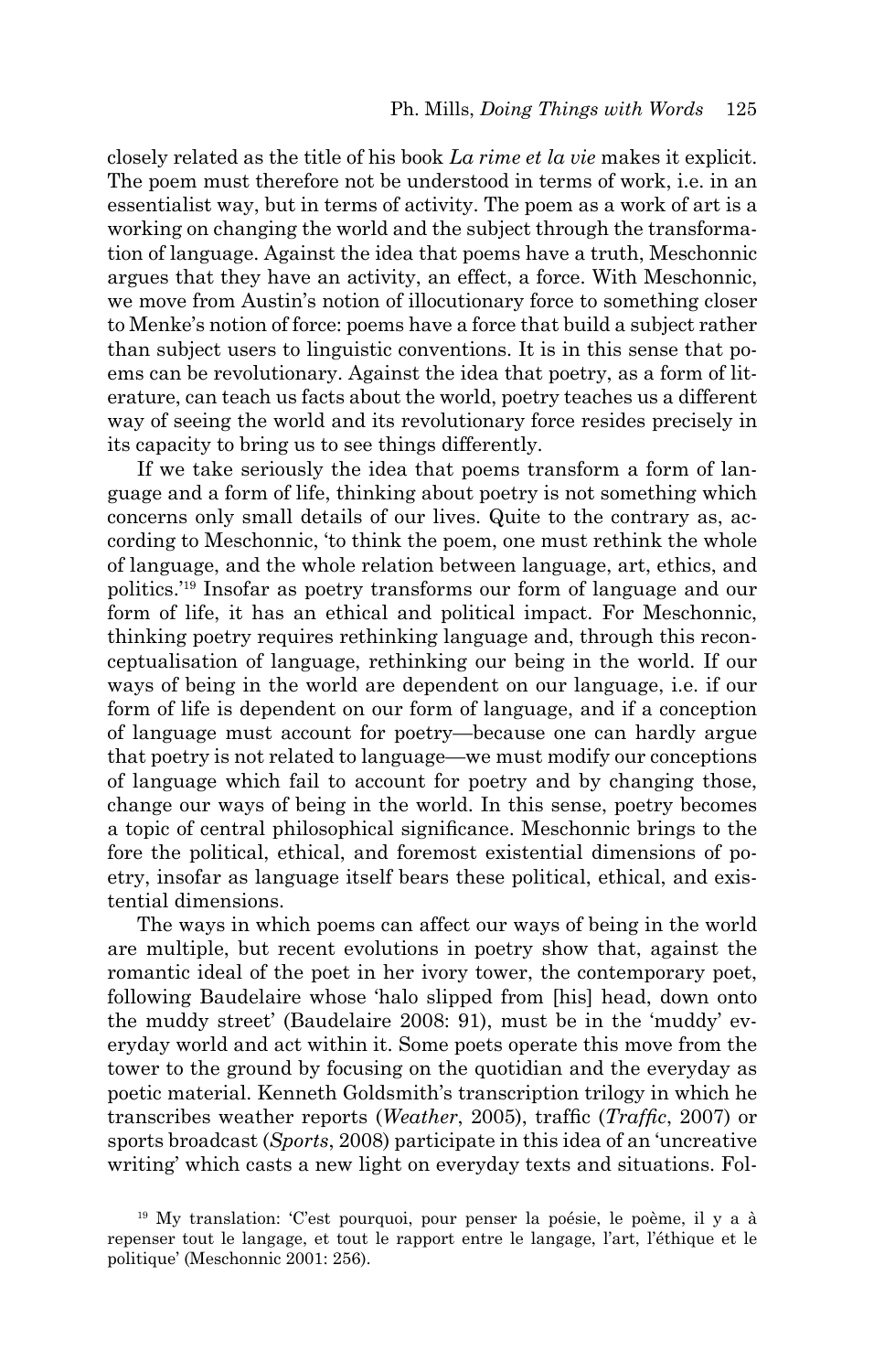lowing Moi's title, they operate a *Revolution of the Ordinary* in which the ordinary is both the subject and the object of the revolution: the ordinary is the material for the revolution and is what becomes changed through the poetic work (Moi 2017).

Franck Leibovici's work on poetic documents explores this transformative force of poetry through the way poetry modifies the use (and hence the meaning) of documents. Part of his analysis relies on Charles Reznikoff's *Testimony* which, according to Leibovici, transforms court transcripts in such a way. In the process, the court transcripts lose their documentary quality and become what Franck Leibovici calls 'poetic documents' that overcome the categories of true and false. As he argues in discussing Reznikoff's *Testimony*, the court transcripts are modified insofar as they become fictional, not in the sense that they become false, but that revealing their linguistic nature 'automatically suspends the categories of truth and false.<sup>'20</sup> What is central is not that these documents become poetic, but the realization that any document has the potential to become poetic and hence that the categories of 'document' and of 'poetry' are to be reassessed.21 This reassessment of categories entail, as Meschonnic suggests, a rethinking of politics and ethics through the reconceptualization of language and art. Kenneth Goldsmith even considers that the simple reproduction of a text has sometimes more impact than a 'creative' poetic production: 'Sometimes, by the noninterventionist reproduction of texts, we can shed light on political issues in a more profound and illuminating way than we can by conventional critique' (Goldsmith 2011: 84). Such 'poetic documents' reveal the fact that poetry has the force to modify a form of language and hence a form of life, but also, following Meschonnic, that a form of life transforms a form of language. Poetry does not come out unchanged from its encounter with documents, quite to the contrary. It is crucial to note that according to Leibovici 'poetic documents' are not static, are not to be considered fixed entities as works of art, but are processes that can always evolve: 'the output, through the successive redescriptions, has gained a strong analytic power: at the same time process and product, small machine to redscribe and output of a redescription, it can be applied to some situations, working as a transportable poetic document, as if dematerialized' (Leibovici 2007: 68). Against the essentialization of the work of art, poetic documents are workings of art, they act upon the world by acting upon language. The apparent oxymoron 'poetic documents' reveals that the quotidian world affect poetry and that, in turn, poetry affects the quotidian world.

By affecting the quotidian world, poetic documents are not only con-

<sup>20</sup> 'par fiction, nous n'entendons pas quelque chose relevant de l'imaginaire, du "forgé de toutes pièces," mais simplement quelque chose exhibant sa nature langagière, suspendant ainsi automatiquement les catégories de vrai ou de faux (critères de vérité)' (Leibovici 2007: 35).

 $21$  Gaëlle Théval suggests that these poetic practices resemble readymades in art (Théval 2015).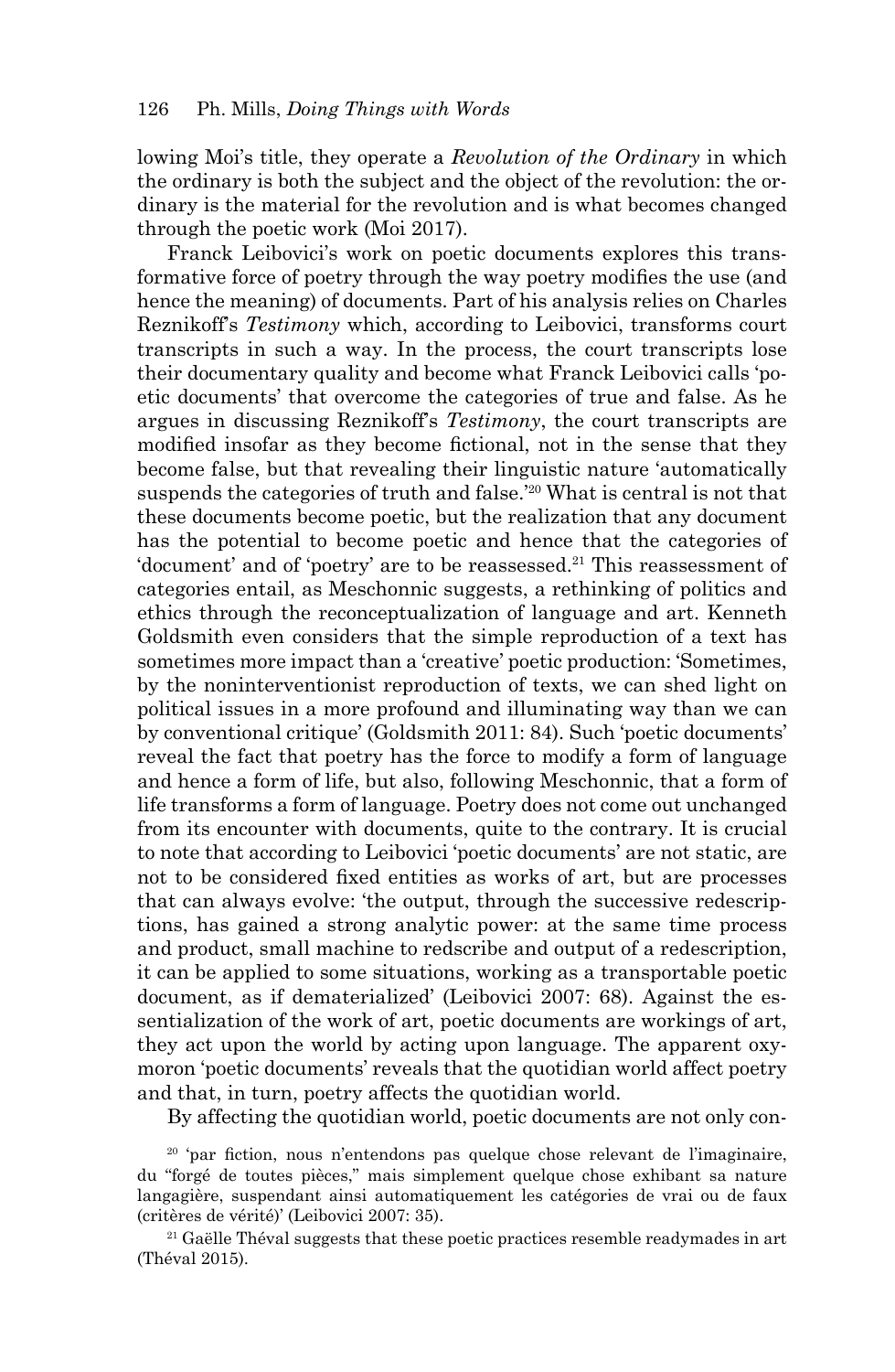ceptual devices (as the term conceptual poetry describing Goldsmith's work might suggest) but can also aspire to having a transformative and even political impact. An example of such a poetic document with political aspirations is Zekri's 'Un pur rapport grammatical' which combines excerpts from the 'Report of the Mapping Exercise'<sup>22</sup> from the Office of the High Commissioner for Human Rights (OHCHR), analysing violence in Democratic Republic of the Congo (DRC) between 1993 and 2003, and excerpts from individual evaluation forms from the '*Permanence d'accueil et d'orientation des mineurs isolés étrangers à Paris* (PAOMIE)' (Zekri 2015: 16), showing how French authorities evaluate under 18 migrants in Paris. The confrontation and reconfiguration of these documents reveal a certain use of language that the poetic document aims to disrupt. Zekri distinguishes both sources by using short quotations organised as verses from the Report and longer sentences from the evaluation forms. This distinction generates a contrast between a form of emotional violence in shorter verses and a form of rejection of emotion in longer sentences. There is something of a distinction between a more poetic structure on the one hand and a more narrative or argumentative structure on the other.

Here are the first lines of Zekri's poem:

on the pretext of searching their genitals for minerals

including diamonds, gold, copper, cobalt, cassiterite (tin ore) and coltan

are alleged to have mutilated and disembowelled a pregnant woman stripped, manhandled and even severely beaten with nail-studded pieces of wood

for having worn trousers

and 17% of global production of rough diamonds

and two girls aged six and seven

When asked about his older sisters' age, he begins counting out loud. It is difficult to believe that he doesn't know his older sisters' age. He says he can't explain.23

22 https://www.ohchr.org/Documents/Countries/CD/DRC\_MAPPING\_REPORT\_ FINAL\_EN.pdf

23 (Zekri 2015: 7) I used the translation from the report to translate the parts taken from there and translated myself the sentences taken from the evaluation cards:

sous prétexte de chercher des minerais dans leur parties génitales

dont les diamants, l'or, le cuivre, le cobalt, la cassitérite et le coltan

auraient mutilé et éventré une femme enceinte

dénudées, molestées et battues sévèrement avec des planches cloutées pour avoir porté un pantalon

et 17% de la production mondiale de diamants bruts

ainsi que deux fillettes de 6 et 7 ans

Lorsqu'on lui demande l'âge de ses sœurs aînées, il commence à calculer à voix haute. Il est difficilement crédible qu'il ne sache pas l'âge de ses sœurs aînées. Il dit qu'il ne peut expliquer.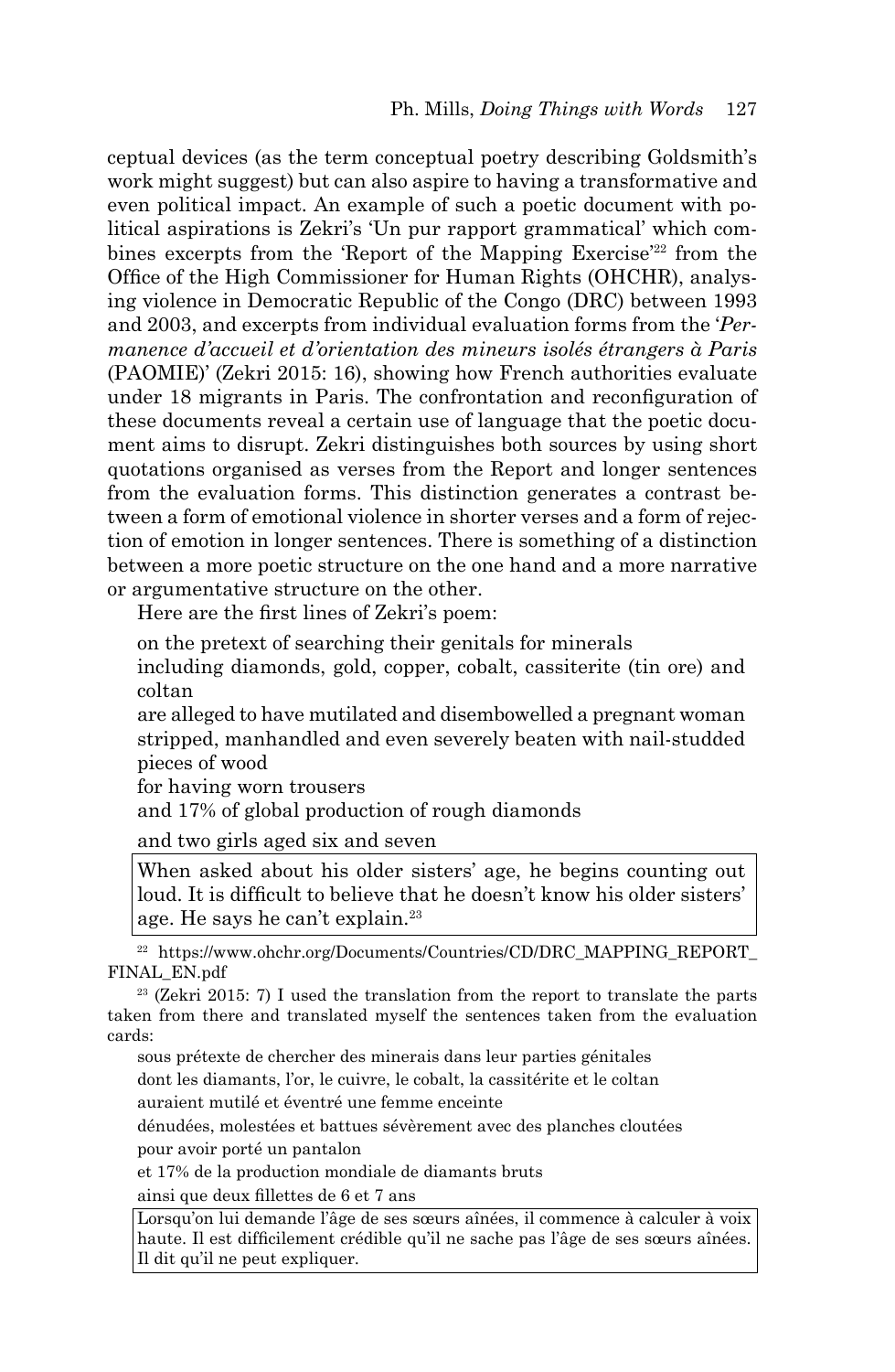To understand the first lines of the poem, it is necessary to explain the title 'Un pur rapport grammatical' as it plays on (at least) three possible meanings of *rapport* in French.

*1.* The obvious meaning when we know the source of these sentences, *rapport* means report. That it is a grammatical report might mean that Zerki's poem focuses on the linguistic aspect of the report and plays with it. Indeed, except for the 'and' in verse 6, all these sentences can be found in the report from the OHCHR and the addition of 'and' is a grammatical one establishing a grammatical relation (this notion relation will be of importance in the third line of interpretation) between the two verses. We can understand that the reorganisation of the report operates on grammatical grounds. If we focus on the grammar of the sentence, two elements stand out.

 First, in verse 3, the subject of the verb 'are' must grammatically be 'diamonds, gold, copper, etc.' from verse 2, which suggests that the violence is operated by the minerals themselves and, by metonymy, by the mining industry, something which is epitomised in the last two verses of the poem: 'some had their anuses ripped with a knife/ by multinationals' (Zekri 2015: 15). In this last verse, Zekri adds 'by' to generate once again a grammatical relation in a way similar to verse 6. The same play with grammar can be seen in verse 4 as the feminine plural of the adjectives ('stripped,' 'manhandled,' 'beaten') can only refer to genitals in verse 1, thus bringing the attention to the womanhood of the victims.

 Second, in verses 5, 6, and 7, Zekri uses a zeugma to join three objects by using one verb, playing with three meanings of *porter*: 1. to wear trousers, 2. to carry diamonds (that relates to the first verse where minerals are hidden in genitals), 3. to carry a child (as in being pregnant). This zeugma therefore gives three reasons to explain the violence in verse 4 and places these reasons on a same level, considering them of equal importance.

- *2. Rapport* means ratio. Although the idea of a grammatical ratio might be somewhat strange, the use of percentages in the report and the poem brings this aspect to the fore. The poem brings the reader's attention to the use of percentages and the depersonalisation that they operate. People become numbers, *ratio*, rather than victims. Furthermore, there is a relation between the importance of statistics in economy, in the mining industry in this case, and in the evaluation of the damages of the industry. The word 'ratio' therefore becomes a grammatical connector between the industry and its damages.
- *3. Rapport* means relation. As already mentioned in point 1, the notion of relation is crucial. The poetic document establishes grammatical relations between aspects that are not necessar-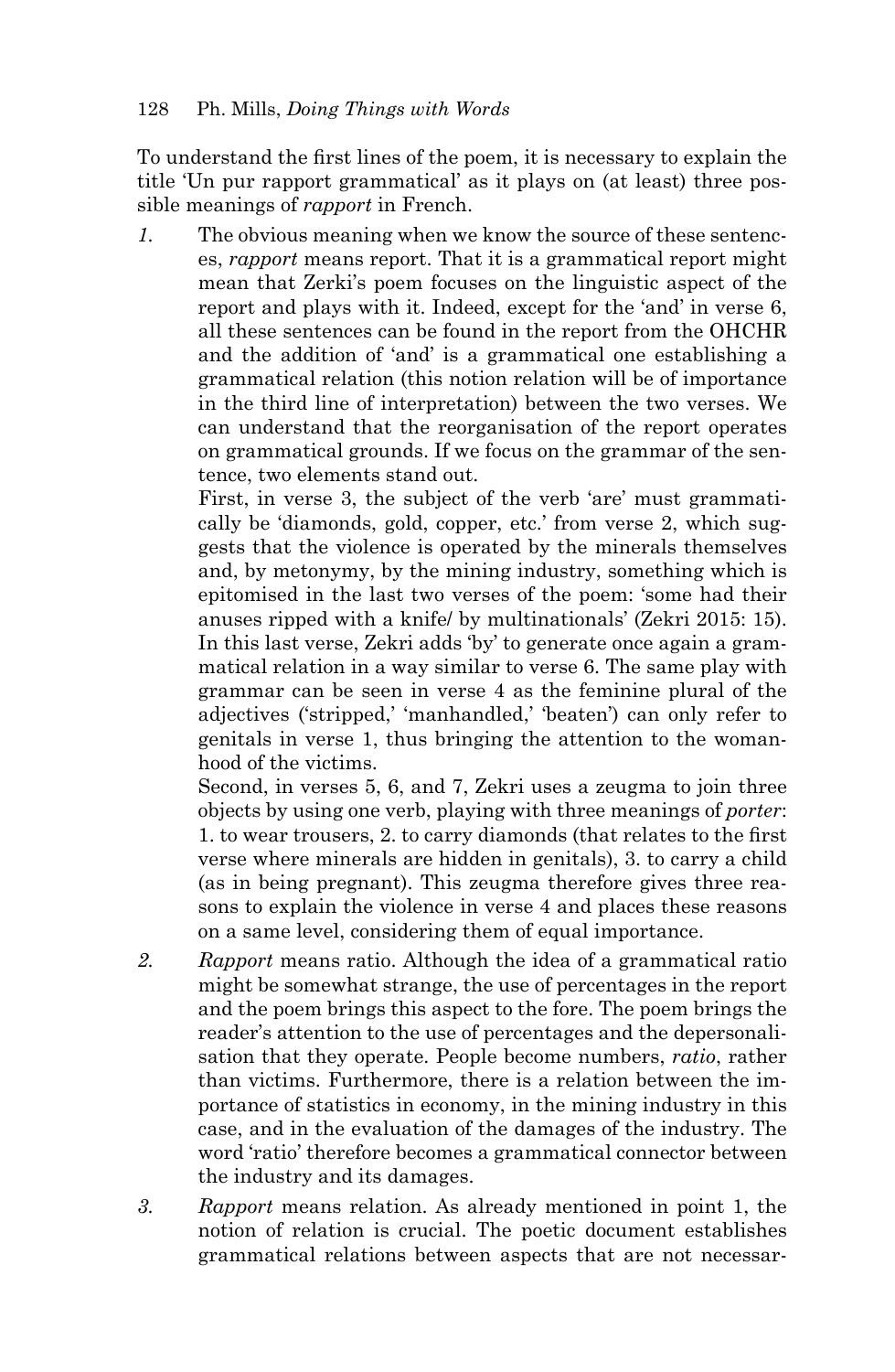ily so connected. Furthermore, the poetic document establishes a relation between the report and the evaluation forms, which has at least two effects. First, these evaluation forms show how people in Paris are evaluating migrants from their perspective without considering the effects of the violence that they have been through, hence the repetition of 'difficult to believe' in many of the excerpts.24 Second, it establishes a relation between what has happened in the DRC and what happens in Paris: multinationals can go to DRC and commit violence, but migrants cannot come to Paris and have a supposedly incoherent story.

Zekri's poem therefore shows how poetry transforms an ordinary form of language (report and evaluation forms) and reveals something through this transformation. There is, if not a direct political claim, an injunction to discover and uncover relations (*rapport*) that operate in language. In this sense, I believe we can extend the conception of document even to some forms of poetry that do not use ready-made texts. Insofar as poetry uses language, and if there is an attention to the language used, i.e. if there is a linguistic or metapoetic dimension to the poem, all poems can to some extent be documentary. 25 If we consider that the language of poetry is not ontologically distinct from ordinary language, ordinary language becomes the document that the poetic phenomenon disrupts and transforms. It is in this sense that there is a *Revolution of the Ordinary* following Moi or, following Kristeva, a *Revolution in Poetic Language.*

Kristeva's title can be understood in two different ways, depending on the interpretation of the 'in'. First, it can be interpreted as a revolution occurring within the realm of poetic language and a large part of her work indeed investigates the changes that occur within the language of French poetry at the end of the 19th century. But this interpretation remains within the framework according to which there is such a thing as 'poetic language', even though it is subject to changes and revolution. Second, from a broader perspective, it can be interpreted as a revolution operated by poetic language. The revolution is not occurring within poetic language but is caused by poetic language. According to this second interpretation, poetry becomes a revolutionary force.

 $24$ 'difficile à croire' (p. 8), 'difficilement crédible' (p. 9), 'peu de crédibilité' (p. 11), 'peu crédible' (p. 12), 'peu crédible' (p. 14).

<sup>25</sup> This is especially true of a certain trend in contemporary French poetry, inspired by the American Objectivists among others, that takes the ordinary, the quotidian, the everyday as material for poetic explorations. In their anthology on Contemporary French poetry, *Writing the Real*, Nina Parish and Emma Wagstaff explore this 'refiguration of the everyday' among other trends (Parish and Wagstaff 2016). The quotidian has been of central importance in  $20<sup>th</sup>$  century French poetry (Sheringham 2006), and this importance continues nowadays, especially in the journal *Nioques* and at the publisher 'Questions théoriques'.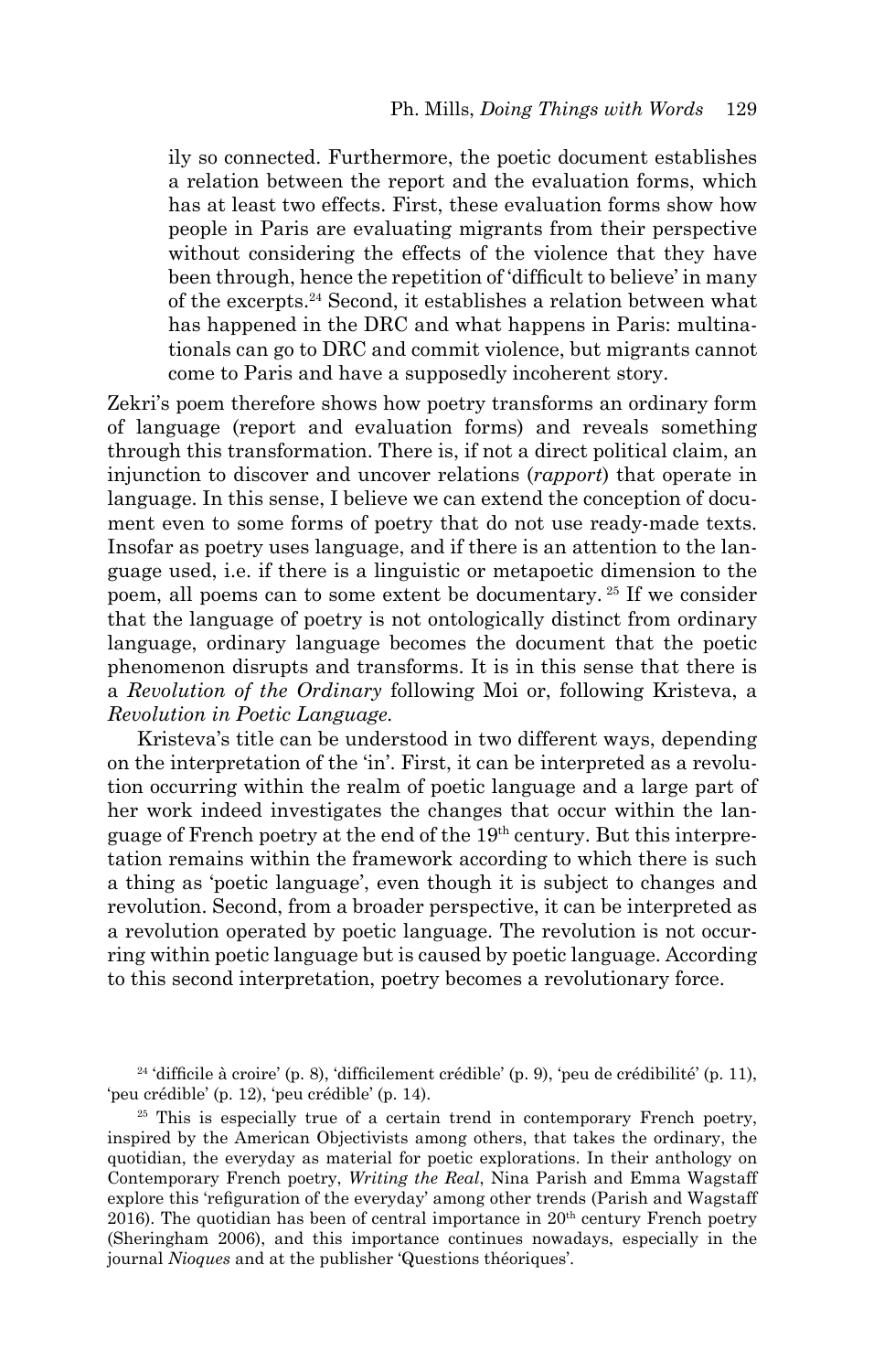#### 130 Ph. Mills, *Doing Things with Words*

We have seen with Meschonnic that poetry investigates the relation between forms of language and forms of life. It is precisely through this investigation that Kristeva considers poetry to be a revolutionary force: 'But mimesis and poetic language do more than engage in an intra-ideological debate; they question the very principle of the ideological because they unfold the *unicity* of the thetic (the precondition for meaning and signification) and prevent its theologization.' (Kristeva 1984: 61). Insofar as poetic truth is a way into the understanding of the relation between language and the world, and the constitution of this relation, it is not external to ideological, social, and political debates, but at their very heart. Poetic language is a space for transgression in which the foundations of the ordinary norm are fundamentally brought into question. Kristeva uses the term 'theology' to describe this relation to a given that is never put into question, which relates to Nietzsche's claim in *Twilight of the Idols*26: 'I'm afraid we are not rid of God because we still believe in grammar…' (*TI* 'Reason' 5).

Against the traditional view that posits poetic language as distinct from the ordinary, Kristeva considers it to lie at its very heart and to question the prejudices embedded in our uses of language. As an enemy within, poetic language becomes a revolutionary force. Indeed, whereas positing poetic language as outside only weakens its force, making it an external other which can easily be rejected, considering poetic language as lying at the heart of the ordinary gives it a force of changing things from within. For Kristeva, poetry affects language in such ways that our conceptions of the world cannot remain unchanged.

In order to conceptualise how poetry operates such a change, Kristeva elaborates the notion of practice and, as we have seen with Meschonnic, a poem is not a work but a working, an activity, a practice:

The text thereby attains its essential dimension: it is a *practice* calling into question (symbolic and social) *finitudes* by proposing *new signifying devices.* In calling the text a practice we must not forget that it is a new practice, radically different from the mechanistic practice of a null and void, atomistic subject who refuses to acknowledge that he is a subject of language. Against such a 'practice,' the text as signifying practice points toward the possibility—which is a jouissance—of a *subject who speaks his being put in process/on trial through action.* In other words and conversely, the text restores to 'mute' practice the jouissance that constitutes it but which can only become jouissance through language. (Kristeva 1984: 210)

Kristeva's substitution of 'poem' by 'text' broadens the scope of what poetry is and can do. Shifting from poem to text undercuts all formal definitions of poetry and moves towards the notion of practice. Whereas the notion of poem remain within the framework of mechanistic practice—there are rules defining what a poem is and, in this sense, a poetics is a set of rules for literary creation<sup>27</sup>—Kristeva considers the prac-

27 Such a conception of poetics is at the heart of Aristotle's *Poetics* in which he famously gives the rules to evaluate a good tragedy. In this context, poetics is a way

<sup>26 (</sup>Nietzsche 2008) Hereafter *TI*.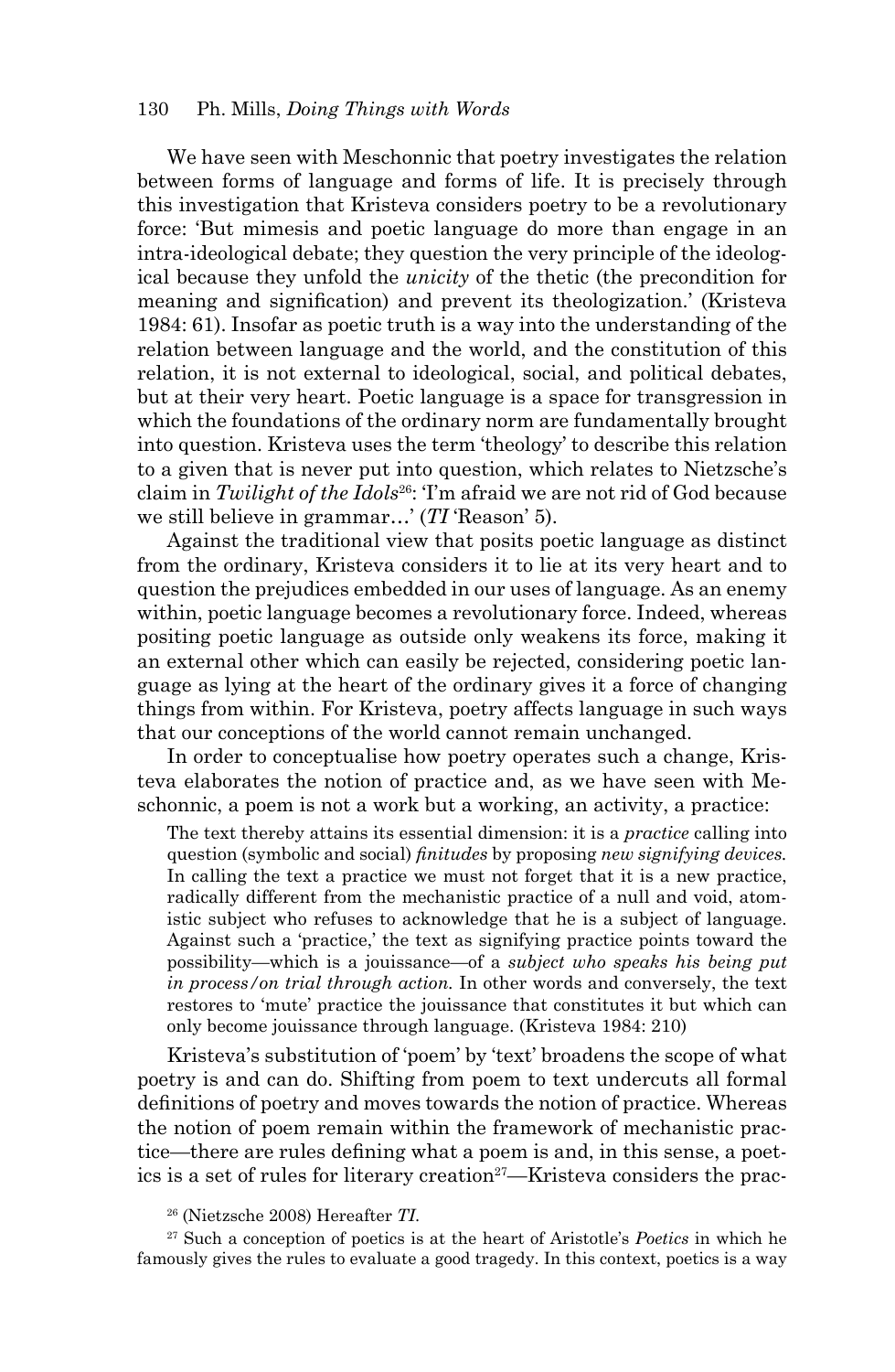tice of the text to be a revolutionary one 'calling into question (symbolic and social) *finitudes*.' There is a social aspect to textual practice insofar as the text operates a critical force attempting to overcome established social rules. However, like Nietzsche and Menke, Kristeva considers this critical aspect to be only one side of practice. Indeed, following Nietzsche's idea that we can destroy only as creators, the criticism of finitudes occurs only through the 'proposing [of] *new signifying devices*.' The text is therefore not only a place of criticism against established social values, but also a place of creation of new means of signification. The text therefore becomes a signifying practice in which the subject comes to jouissance, to living language in a positive way. The focus on the notions of text and practice leads Kristeva to consider poetry as combining two forces in language: a destructive and a creative one. It is only in combining these two forces that poetry can be revolutionary. If it focused only on the critical side, it would remain forceless because criticising language by using language is a self-contradiction. However, focusing on the creative side of language allows to propose new signifying practices which replace the old ways of thinking, hence destroying as creators.

Both Meschonnic and Kristeva bring our attention on the fact that poetry is revolutionary insofar as it is a practice aiming at modifying our ways of being in the world through the modification of language. Against the essentialisation of poems as works of art, their views consider necessary to approach poems as workings of art, as doing something to language and to the subject (as reader and writer), thus relating to Leibovici's idea that poetic documents are processes rather than fixed and stable entities. The force of poetry lies in this doing. Poetry therefore teaches us about the creative potential that lies within all forms of language. Whereas considering poetic language as essentially distinct from ordinary language makes poetic language forceless, bringing the poetic back within the ordinary reveals the creatives capacities of language, the transformative and revolutionary forces that animate our uses of

of classifying and evaluating artworks in respect to their relation to representation or *mimesis*: 'Now epic poetry and the making of tragedy, and also comedy and dithyrambic poetry, as well as most flue-playing and lyre-playing, are all as a whole just exactly imitations, but they are different from one another in three ways, for they differ either by making their imitations in different things, by imitating different things, or by imitating differently and not in the same way' (Aristotle 2006: 19). Jacques Rancière describes such a poetics as the poetic regime of art: 'I call this regime *poetic* in the sense that it identifies the arts—what the Classical Age would later call the 'fine arts'—within a classification of ways of doing and making, and it consequently defines proper ways of doing and making as well as means of assessing imitations' (Rancière 2004: 17). Against this poetic regime, Rancière consider the aesthetic regime which moves away from the Aristotelian classification in terms of representation towards an identification of art in its singularity. Kristeva's shift from poem to text is an attempt to move from the poetic regime (where the poem is classified as a poem) to the aesthetic regime (where the text exists in its singularity without any presupposed classification).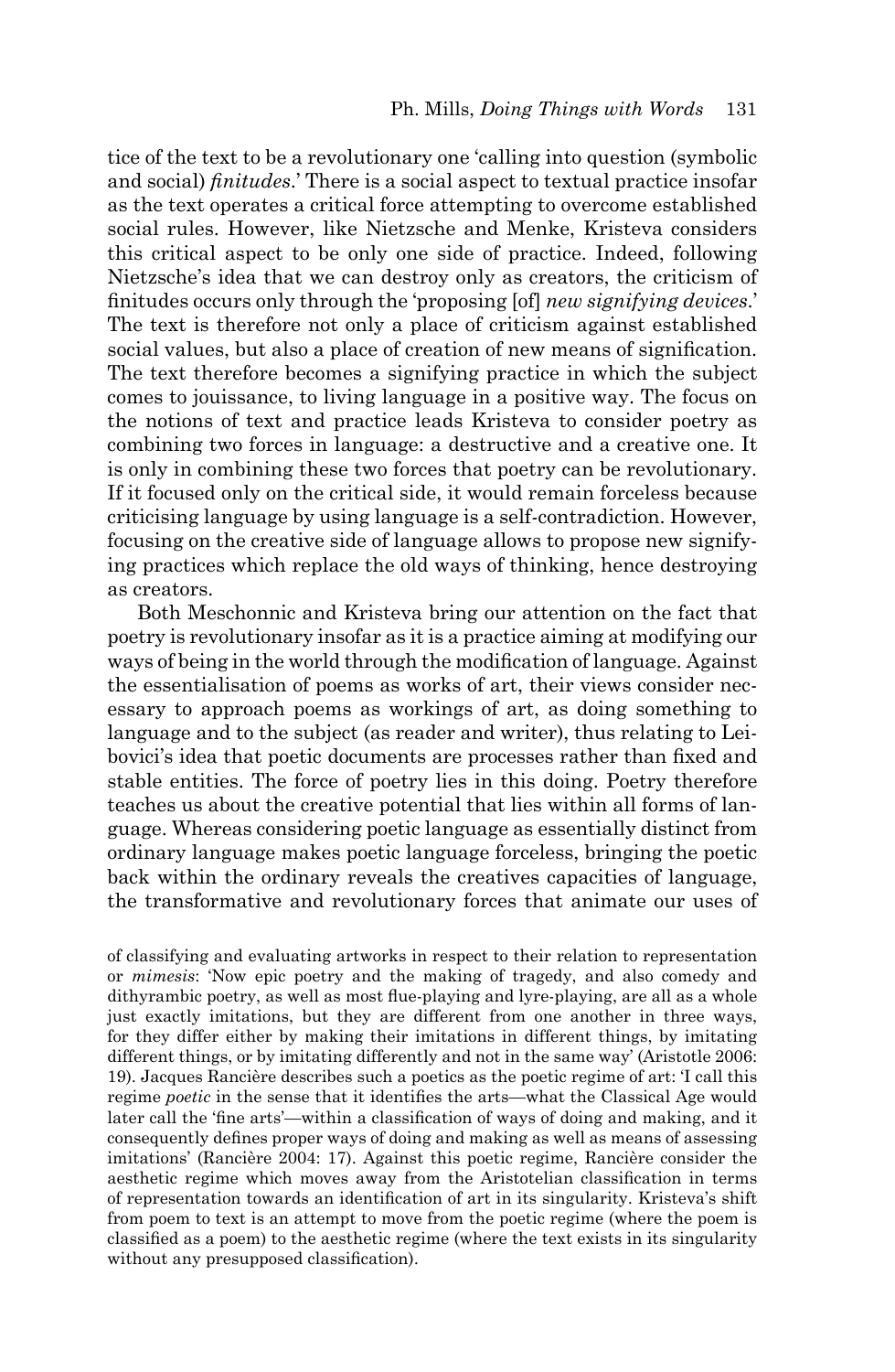language. A philosophy of language that overlooks this creative force cannot account for the enormous potential that lies at the heart of language. Such a philosophy of language would be, as Kristeva argues at the very beginning of *Revolution in Poetic language*, 'nothing more than the thoughts of archivists, archaeologists, and necrophiliacs' (Kristeva 1984: 13). If the force of poetry is a revolutionary one, then, in respect to philosophy of language, poetry forces philosophy to operate such a revolution in order to account for the creative uses of language that are present in our everyday life. If, as Meschonnic argues, poetry does something to language, it also does something to philosophy of language: it reveals the shortcomings of conceptions of language and the necessity for any serious philosophy of language to account for poetic phenomena. The force of poetry therefore brings philosophy to rethink its categories (language, truth, fiction, ordinary) while modifying our ways of being in and of affecting the world. By doing things to words, poetry affects our conceptual scheme and our forms of life. If, following Austin, poetry cannot teach us how to do things *with* words because it cannot be taken seriously, it reveals us how to do things *to* words and, through this doing, how to transform and affect the world.

#### *References*

- Aristotle. 2006. *Poetics*. Translated by Joe Sachs. Newburyport: Focus Publishing.
- Austin, J. L. 1975. *How to Do Things with Words*. Edited by J. O. Urmson and Marina Sbisà. Cambridge: Harvard University Press.
- Baudelaire, C. 2008. *Paris Spleen and La Fanfarlo*. Translated by Raymond N MacKenzie. Indianapolis: Hackett.
- Black, M. 1955. 'Metaphor'. *Proceedings of the Aristotelian Society* 55 (1): 273–94.
- Cavell, S. 1979. *The Claim of Reason Wittgenstein, Skepticism, Morality, and Tragedy.* Oxford: Clarendon Press.
- ———. 1994. *A Pitch of Philosophy: Autobiographical Exercises*. Cambridge: Harvard University Press.
- Crawford, C. 1988. *The Beginning of Nietzsche's Theory of Language*. Berlin and New York: De Gruyter.
- Deleuze, G. 1983. *Nietzche and Philosophy*. Translated by Hugh Tomlinson. New York: Columbia University Press.
- Derrida, J. 1988. *Limited Inc*. Edited by Gerald Graff. Translated by Jeffrey Mehlman and Samuel Weber. Evanston: Northwestern University Press.
- Fish, S. 1982. *Is There a Text in this Class?* Cambridge: Havard University Press.
- Friggieri, J. 2014. 'Etiolations'. In B. Garvey (ed.). *J. L. Austin on Language*. Houndmills: Palgrave Macmillan: 50–69.
- de Gaynesford, M. 2009. 'Incense and Insensibility: Austin on the "Non-Seriousness" of Poetry'. *Ratio* 22 (4): 464–85.